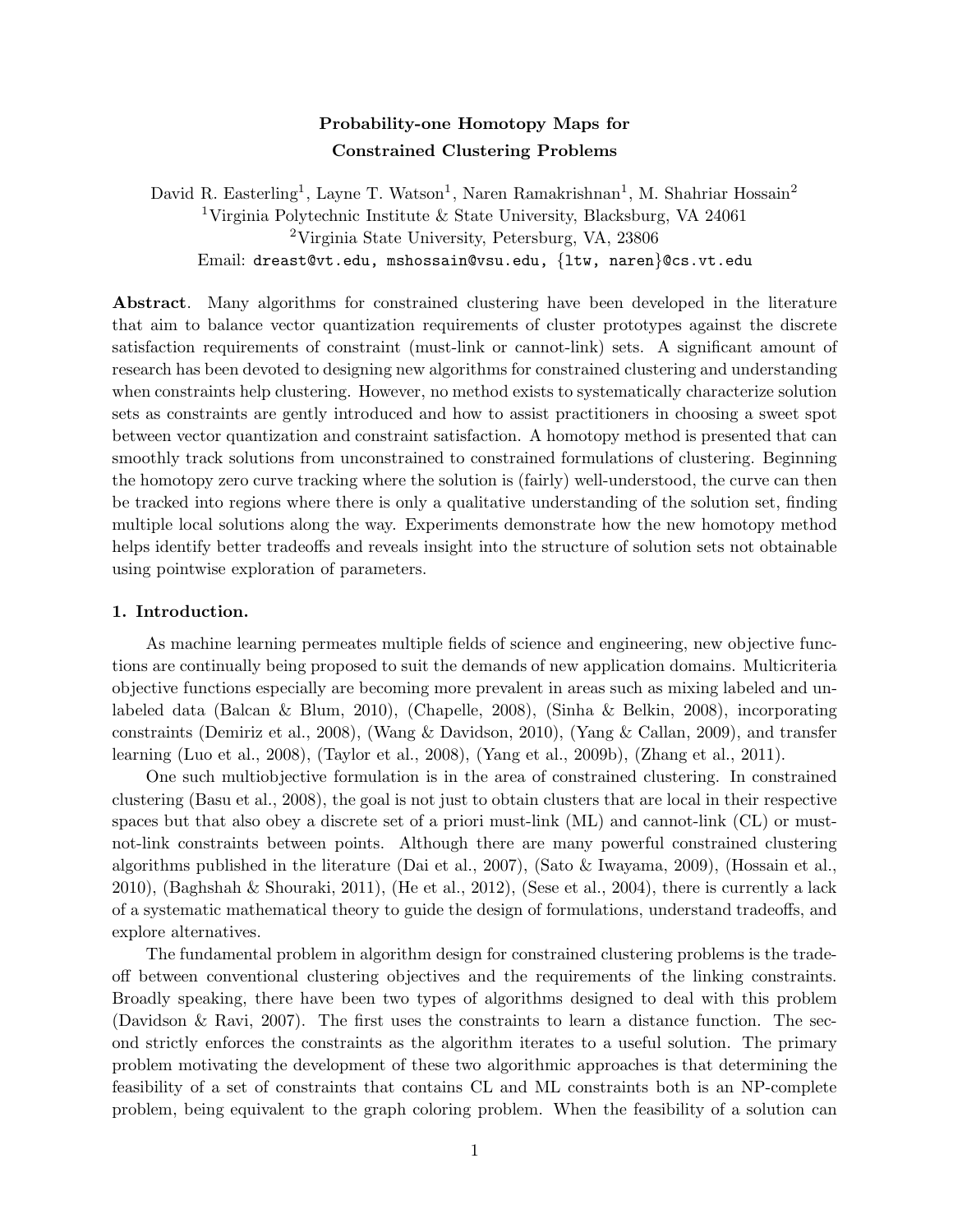not be determined in polynomial time, the usual approach is to fall back on heuristics, with the hope that the resulting solution will be good enough.

One traditional solution to such heuristically solved biobjective problems is to introduce a parameter  $\lambda$  that balances or weights competing considerations, in this case cluster locality versus constraint satisfaction. Although there is interesting theoretical insights into the complexity of constrained clustering problems (Davidson, 2012), there is no existing theory available that can deal with (1) how to efficiently compute solutions parametrically as  $\lambda$  varies, (2) how to find and deal with multiple solutions for a fixed  $\lambda$  and (3) how to canonically define the best choice of  $\lambda$ . Since most machine learning formulations involve multiple local optima, repeated optimization for discretely varying values of  $\lambda$  yields an incomplete picture of the solution set.

Homotopy methods are systematic approaches to characterize solution sets by smoothly tracking solutions from one formulation to another (in this case, from an unconstrained formulation to a constrained formulation). This can allow the effect of changing  $\lambda$  on the quality and nature of the solutions to be mathematically characterized. Smoothly tracking solutions as  $\lambda$  varies provides a holistic understanding of the interplay between the algorithm and a dataset. Beginning the homotopy zero curve tracking where the solution is (fairly) well-understood, the homotopy curve can then be tracked into regions where there is only a qualitative understanding of the solution set, finding multiple local solutions (for the same  $\lambda$ ) along the way. By connecting solutions across values of  $\lambda$ , homotopy methods can provide the raw material for obtaining multiple distinct solutions that can then be aggregated using ensemble techniques.

Initial efforts into the application of homotopy methods to machine learning have been made in (Corduneanu & Jaakkola, 2002), where classical continuation is used as a way to study how two diverse information sources should be combined in order to arrive at an integrated model. Ji et al. show that a general semisupervised formulation for hidden Markov models (HMMs) can be realized using a probability-one homotopy as well (2009). However, the creation of homotopy maps remains a bit of a black art, especially for emerging machine learning formulations.

The key contributions here are:

- 1. The first results in constructing homotopy maps, which combine quadratic loss functions with discrete evaluations of constraint violations, for constrained clustering problems are presented. This is a nontrivial task since there are several discrete aspects to the constrained clustering problem (e.g., discrete assignments of point to clusters, discrete satisfactions or violations of constraints) that need to accommodated in a traditional homotopy framework.
- 2. The construction of homotopy maps can often be problem specific and typically requires careful tweaking to ensure convergence. Here, a general construct that enables the map to be applied to any constrained clustering problem, similar to existing algorithms for this purpose, is demonstrated.
- 3. Numerous experimental results demonstrating the scalability, viability, usefulness, superiority, and interpretability of the homotopy map approach to constrained clustering are presented.

#### 2. Homotopy Theory Background.

Homotopy methods generalize classical continuation methods. Continuation uses the known solutions for an 'easy' problem to find the solutions for a 'hard' problem. In a standard continuation method for root finding (Watson, 1979, Watson, 2002), given two differentiable functions  $f(x)$  and  $g(x)$  such that a zero  $x_0$  for  $g(x)$  is known and a zero  $\bar{x}$  for  $f(x)$  is sought, define the homotopy map

$$
\rho(\lambda, x) = (1 - \lambda)g(x) + \lambda f(x), \quad 0 \le \lambda \le 1,
$$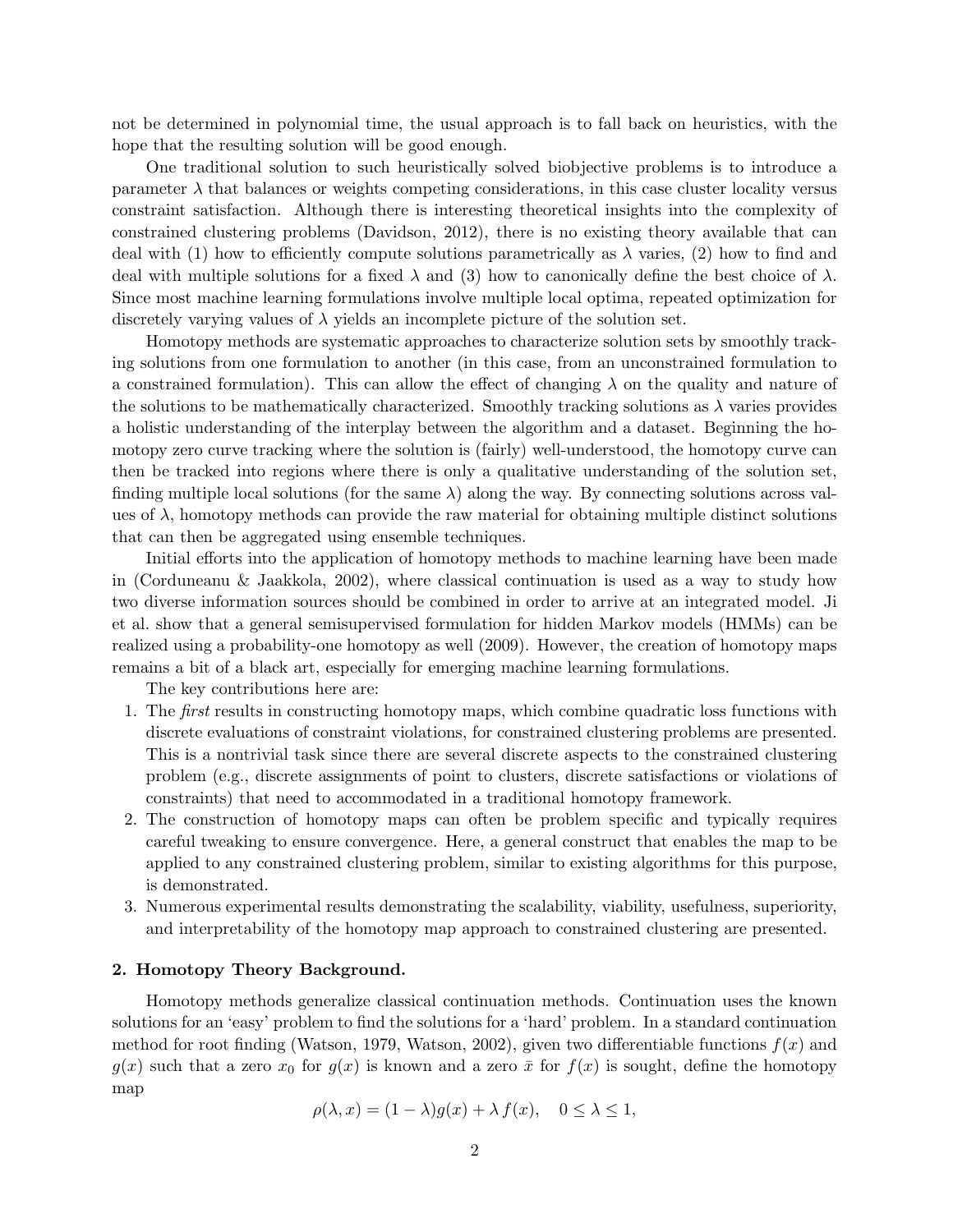

Figure 1. A classical continuation zero curve  $\gamma$  may return back to  $\lambda = 0$  and there may not exist a curve starting from some zeros at  $\lambda = 0$  and reaching a target solution at  $\lambda = 1$ .  $B = \{z \in \mathbb{R}^n \mid ||z||_2 \leq r\}$  is some ball in  $\mathbb{R}^n$ .

where  $\lambda$  is the homotopy variable, g is called the 'start' function, and f is called the 'target' function in the homotopy.

Since  $\rho(0, x_0) = g(x_0) = 0$ , standard local solution methods (such as Newton's method) may be employed iteratively as  $\lambda$  varies slowly from 0 to 1 to yield a zero  $\bar{x}$  of f. Such a method, applied to the above problem, would yield a series of solutions along a solution curve  $\gamma$ , provided that a solution could be found for every  $\lambda$ . However, there is no guarantee that a given starting function g with zero  $x_0$  will yield a zero of f, as the algorithm may fail as the continuation progresses. In particular, if some Jacobian matrix  $D_x \rho(\tilde{\lambda}, x)$  is not invertible, the local solver will fail.

Continuation can fail if the zero curve  $\gamma$  emanating from  $(0, x_0)$  of  $\rho$  fails to exist for some  $\lambda$ , or wanders off to infinity without ever reaching  $\lambda = 1$ , or if the Jacobian matrix  $D_x \rho(\lambda, x)$  becomes singular due to a bifurcation or turning point in the zero curve  $\gamma$ . Unlike continuation methods, homotopy methods attempt to track the zero curve  $\gamma$  through turning points and bifurcation points, by locally parametrizing the curve  $(\lambda, x) = (\lambda(t), x(t))$ . All these issues with singular matrices, the existence of zero curves, and the mechanics of tracking them are addressed by modern probabilityone homotopy methods (Watson, 1979), (Watson, 2002), (Chow et al., 1978), the essence of which is to guarantee almost surely (in the technical measure theoretic sense) the existence of a smooth, nonbifurcating, nonselfintersecting, bounded zero curve  $\gamma$  of a homotopy map  $\rho_a(\lambda, x)$  that connects a start point  $(0, x_0)$  to a point  $(1, \bar{x})$  where  $f(\bar{x}) = 0$ .

These algorithms are implemented in FORTRAN 77 as HOMPACK (Watson et al., 1987), and extended in Fortran 90 as HOMPACK90 (Watson et al., 1997). The following are important theorems about probability-one homotopy maps and curves.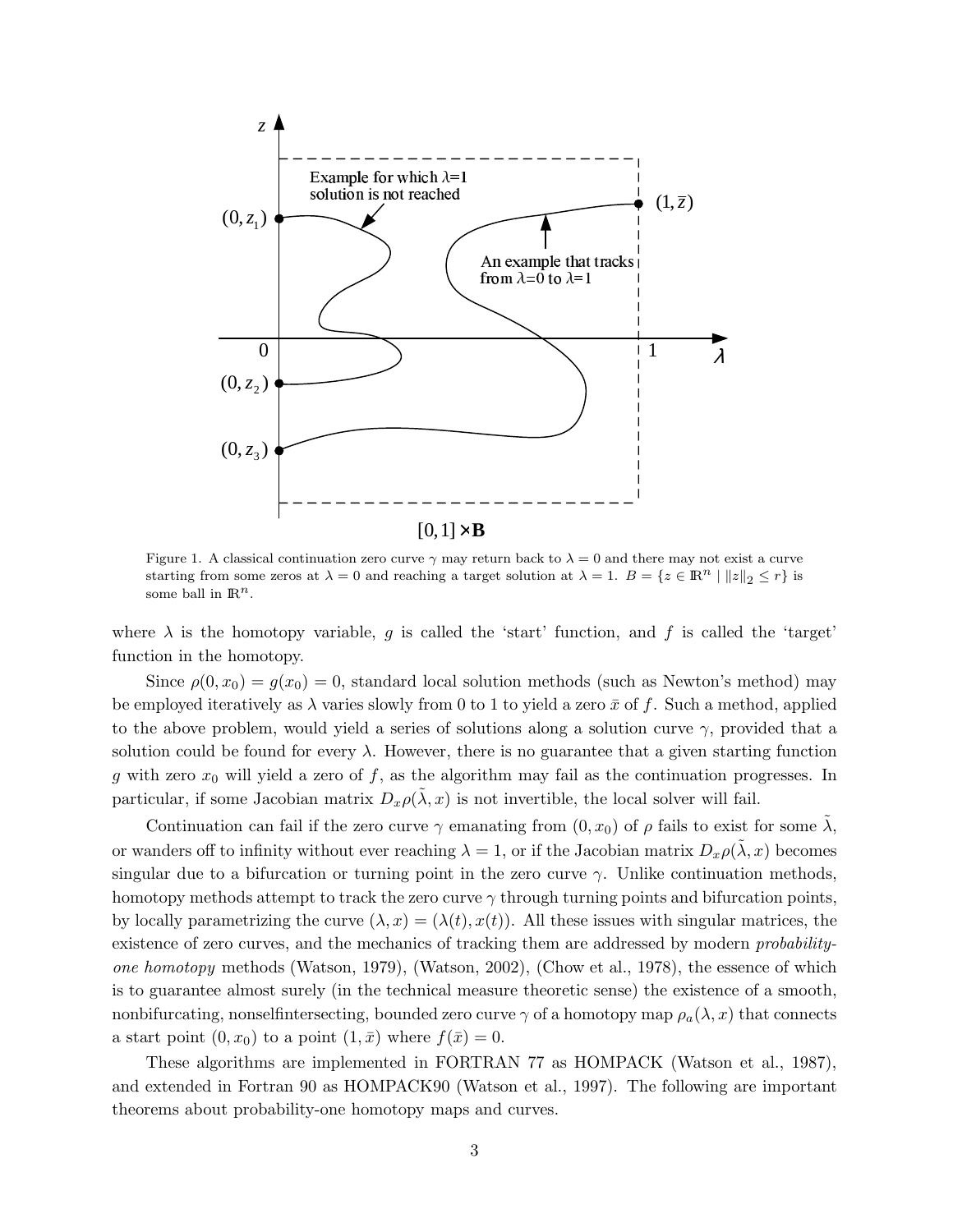THEOREM 1: PARAMETRIZED SARD'S THEOREM. Let  $U \subset \mathbb{R}^m$ ,  $V \subset \mathbb{R}^n$  be nonempty open sets,  $\rho: U \times [0,1) \times V \to \mathbb{R}^n$  be a  $C^2$  map, and define

$$
\rho_a(\lambda, x) = \rho(a, \lambda, x).
$$

If  $\rho$  is transversal to zero (rank  $D\rho = n$  on  $\rho^{-1}(0)$ ), then for almost all  $a \in U$  the map  $\rho_a$  is also transversal to zero.

THEOREM 2. Let  $F: \mathbb{R}^n \to \mathbb{R}^n$  and  $\rho: \mathbb{R}^m \times [0,1) \times \mathbb{R}^n \to \mathbb{R}^n$  be  $C^2$ , and define  $\rho_a(\lambda,x) =$  $\rho(a, \lambda, x)$ . Assume that

(1)  $\rho$  is transversal to zero;

(2) for each fixed  $a \in \mathbb{R}^m$ ,  $\rho_a(0, x) = 0$  has a unique solution  $x_a$  at which rank  $D_x \rho_a(0, x_a) = n$ ; (3)  $\rho_a(1, x) = F(x);$ 

(4) for each  $a \in \mathbb{R}^m$ , the connected component of the zero set  $\rho_a^{-1}(0)$  containing  $(0, x_a)$  is bounded. Then for almost all  $a \in \mathbb{R}^m$  there exists a zero curve  $\gamma$  of  $\rho_a(\lambda, x)$ , emanating from  $(0, x_a)$ , along which the  $n \times (n+1)$  Jacobian matrix  $D\rho_a(\lambda, x)$  has full rank, that does not intersect itself and is disjoint from any other zeros of  $\rho_a$ , and accumulates at a point  $(1,\bar{x})$  for which  $F(\bar{x}) = 0$ . Furthermore, if rank  $D\rho_a(1,\bar{x}) = n$ , then the curve  $\gamma$  connecting  $(0, x_a)$  to  $(1,\bar{x})$  has finite arc length.

THEOREM 3. Let  $F: \mathbb{R}^n \to \mathbb{R}^n$  be  $C^2$ , and suppose there exist  $r_0, r > 0$  such that for any  $a \in \mathbb{R}^n$ with  $||a||_2 < r_0$ ,  $x-a$  and  $F(x)$  do not point in opposite directions on  $\{x \in \mathbb{R}^n \mid ||x||_2 = r\}$ . Define  $\rho : \mathbb{R}^n \times [0,1) \times \mathbb{R}^n \to \mathbb{R}^n$  by

$$
\rho(a,\lambda,x) = (1-\lambda)(x-a) + \lambda F(x),
$$

and let  $\rho_a(\lambda, x) = \rho(a, \lambda, x)$ . Then for almost all vectors  $a \in \mathbb{R}^n$  with  $||a||_2 < r_0$  there exists a zero curve  $\gamma$  of  $\rho_a(\lambda, x)$ , emanating from  $(0, a)$ , along which the  $n \times (n + 1)$  Jacobian matrix  $D\rho_a(\lambda, x)$  has full rank, that does not intersect itself and is disjoint from any other zeros of  $\rho_a$ , and accumulates at a point  $(1,\bar{x})$  for which  $F(\bar{x}) = 0$ . Furthermore, if rank  $D\rho_a(1,\bar{x}) = n$ , then the curve  $\gamma$  connecting  $(0, a)$  to  $(1, \bar{x})$  has finite arc length.

Theorem 1 means that the set of points  $(\lambda, x)$  where  $\rho_a(\lambda, x) = 0$  almost surely (with probability one, or for almost all points  $a \in U$ ) looks like the curves in Figure 2. The hypotheses in Theorems 2 and 3 (Theorem 3 is a special case of Theorem 2) guarantee that the curve  $\gamma$  in Figure 2 is the only curve emanating from  $\lambda = 0$ , and that  $\gamma$  must reach (accumulate at)  $\lambda = 1$ . A probability-one homotopy algorithm is simply to track the zero curve  $\gamma$  of  $\rho_a$ , which is guaranteed to reach a solution  $\bar{x}$  of  $F(x) = 0$  at  $\lambda = 1$ , with probability one (almost surely).

In practice, the full rank of the Jacobian matrix at  $(1, \bar{x})$ , while convenient, is not necessary, as the zero curve usually approaches a solution as  $\lambda \to 1$  with finite arc length. This is especially true when applied to the semisupervised clustering problem, as the desired clustering (satisfaction of all constraints) is presumed to be present at some point along  $\gamma$  before  $\lambda = 1$ , otherwise a direct optimization with  $\lambda = 1$  would be preferable. Homotopy maps that fulfill the theorems' assumptions are called globally convergent probability-one homotopy maps. Given time to trace the finite (albeit potentially long) arc length of the solution (zero) curve with a robust enough curve tracker, such curves will inevitably yield a useful solution. More to the point in the current study, tracing the solution (zero) curve yields the entire parametrized solution trace (including multiple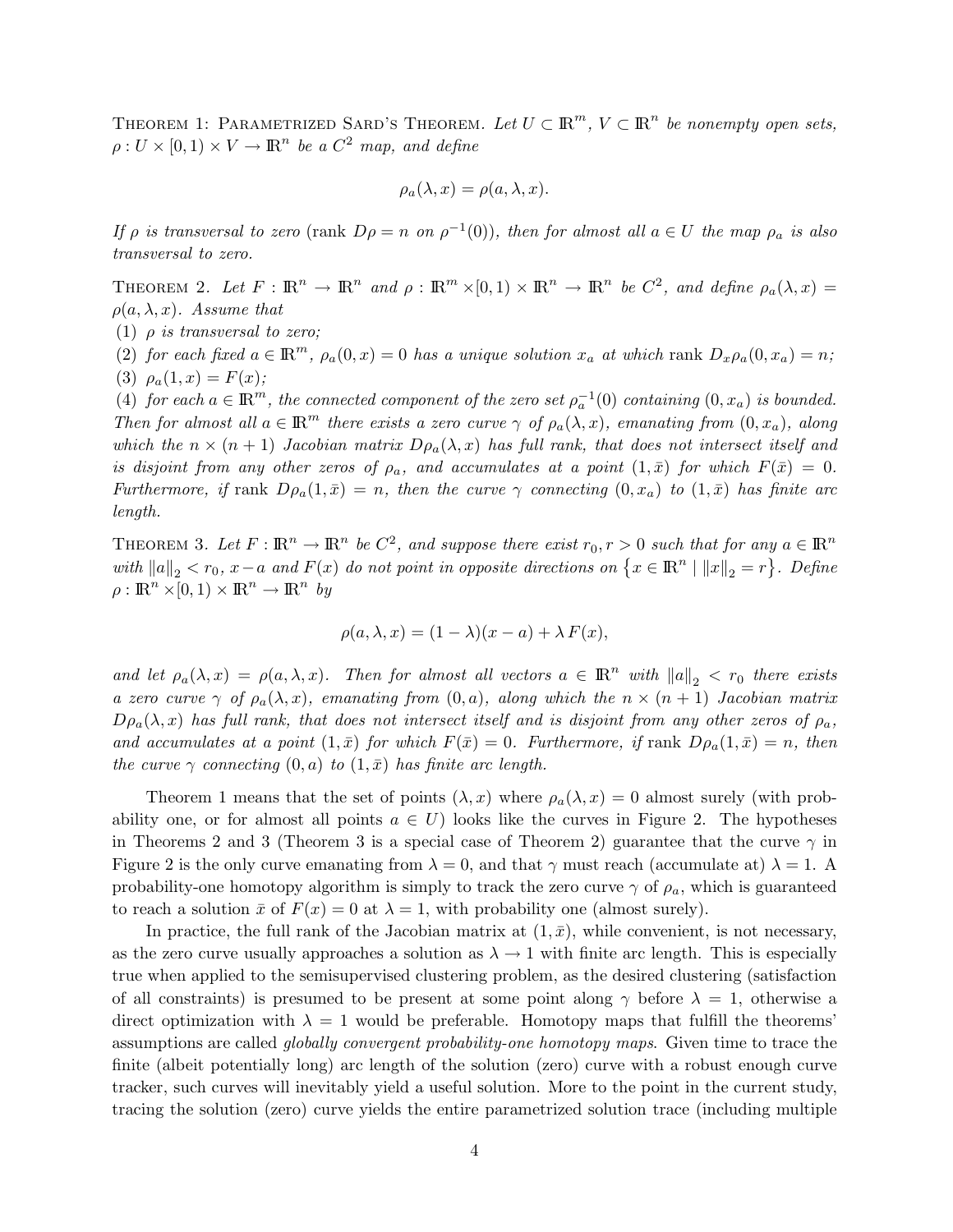

Figure 2. The inverse image  $\rho_a^{-1}(0)$  for  $\rho_a$  transversal to zero.

solutions at the same  $\lambda$  values, obtained as the curve turns back and forth) for analysis, allowing for useful tradeoff information to be obtained for multiple objectives.

It is possible to convert a homotopy map  $(1-\lambda)g(x)+\lambda f(x)$  where the "natural" start function  $g(x)$  may have multiple zeros into one with a unique zero at  $\lambda = 0$ . Consider the map

$$
\rho_a(\lambda, x) = (1 - \tanh(60\lambda))(x - a) + \tanh(60\lambda)[(1 - \lambda)g(x) + \lambda f(x)],
$$

where tanh is the hyperbolic tangent function. The nature of the hyperbolic tangent function is such that tanh(60 $\lambda$ )  $\approx$  1 for  $\lambda$  > 0.1. Thus  $\rho_a(\lambda, x) = 0$  has a unique solution  $x = a$  at  $\lambda = 0$ , but for  $\lambda > 0.1$  the map looks essentially like  $(1 - \lambda)q(x) + \lambda f(x)$ . Semisupervised learning problems often have such "natural" start functions  $q$  with multiple zeros, making this a useful trick for good homotopy map generation.

Sadly, there is no known "magical algorithm" that will generate a globally convergent probability-one homotopy map for a given biobjective problem. The key to the construction of any homotopy map in order to guarantee transversality and convergence is to ensure that the conditions in Theorem 2 are met while maintaining the desired properties that  $\rho_a(0, x) = 0$  is easy to solve and that  $\rho_a(1,\bar{x}) = f(\bar{x}) = 0$ . Furthermore, if there are some situations where  $f(x) = 0$  is not logically possible, then one of the above conditions must be impossible to meet (generally this means  $\gamma$  must be unbounded, and thus never reaches  $\lambda = 1$ ). Thus, in practice, either a bounded zero curve  $\gamma$  must be assumed, such assumption being violated in the cases where  $f(x) = 0$  has no solution, or the existence of a solution can be proven for a class of problems (as was done, e.g., with the semisupervised learning of HMM models (Ji et al., 2009)). Finally, if the homotopy map in question is intended to have value beyond the solution to  $f = 0$ , the map must reflect this in the construction of the start function g.

Note that homotopy algorithms typically do not follow the zero curve  $\gamma$  of  $\rho_a$  too closely, in order to avoid wasting computational effort. For a zero curve  $\gamma$  connecting a start point  $(0, x_a)$  to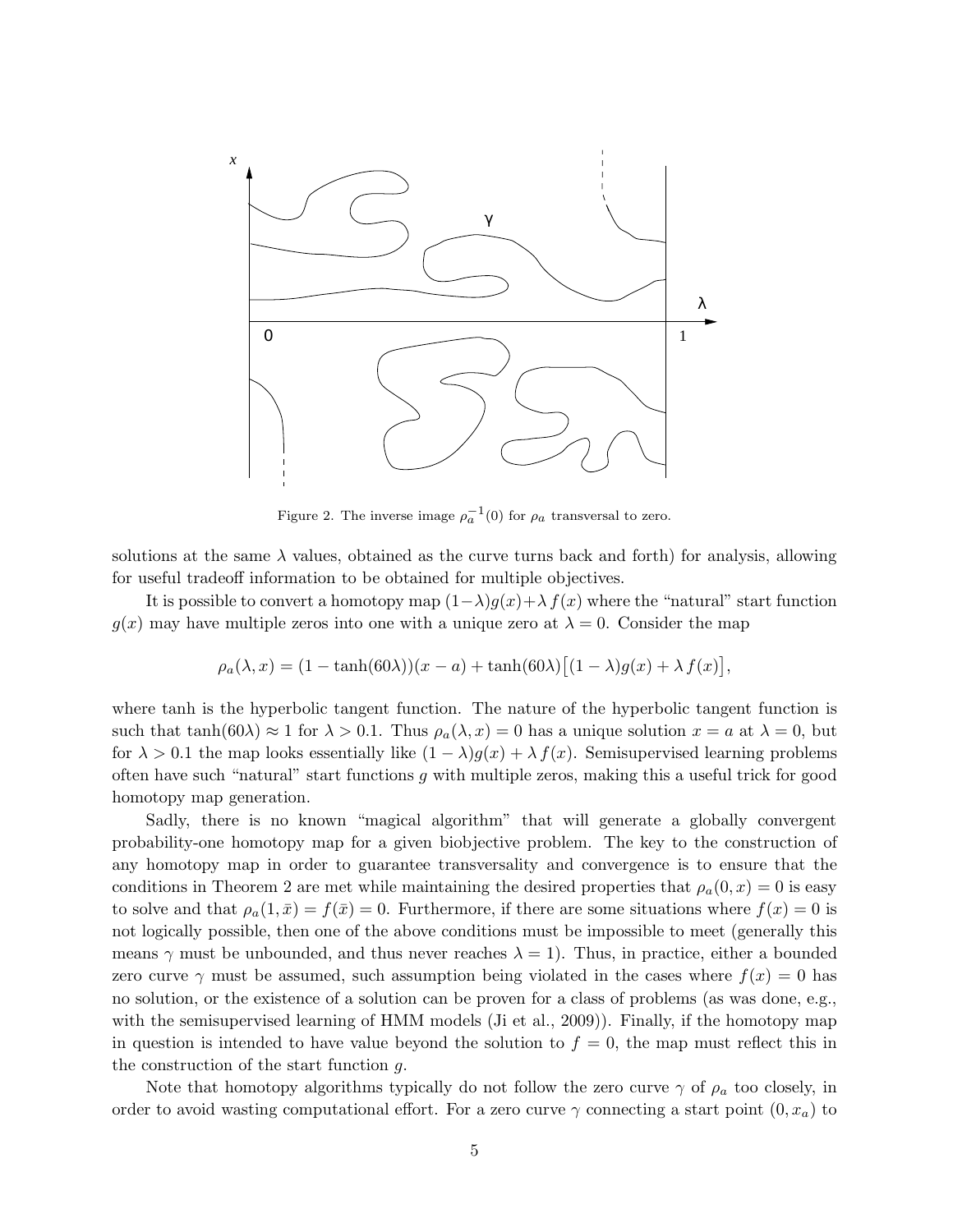a final point  $(1, \bar{x})$ , there is a neighborhood W of  $(0, x_a)$  such that for any start point  $(0, x_z) \in W$ there is a zero curve  $\gamma_z$  of  $\rho_z$  close to  $\gamma$  that converges to the same final point  $(1,\bar{x})$ . Thus  $\gamma$  is surrounded by a "bundle" of zero curves (corresponding to different homotopy maps) that all lead to the same solution. Hence when numerically tracking  $\gamma$  it is only necessary to remain within this bundle (Watson, 1986). For the purposes of a homotopy map for solving the semisupervised clustering problem, close points on nearby zero curves correspond to close clusterings (close loss function values), so slight errors in curve tracking do not invalidate the utility of the method for measuring tradeoffs.

# 3. Homotopy Maps for Constrained Clustering.

Let  $k^0 \in \mathbb{R}^{kd}$  be some (presumably poor) solution to the unsupervised clustering problem for k clusters in d dimensions, generated by a traditional clustering approach, such as the Kmeans algorithm. For the purposes of this map, consider each cluster assignment to be a "hard" assignment, that is, each data point is assigned to a single cluster determined by its distances from the cluster representatives, not assigned a probability of belonging to each cluster based on those distances.

Let superscripts denote vector indices and subscripts denote components of vectors unless otherwise indicated. Let all norms be 2-norms unless otherwise indicated and let all distances be Euclidean distances. Let  $\mathbb{R}^n$  denote *n*-dimensional Euclidean space and let  $\mathbb{R}^{n \times m}$  be the set of real  $n \times m$  matrices. Let the *i*th row of a matrix  $A \in \mathbb{R}^{n \times m}$  be denoted by  $A_i$  and the *j*th column by  $A_{.j}$ . Finally, for a vector  $x \in \mathbb{R}^n$ ,  $x > 0$  means all  $x_i > 0$ ,  $x \ge 0$  means all  $x_i \ge 0$ , and  $x \ge 0$ means  $x \geq 0$  but  $x \neq 0$ .

Given a set  $\hat{X} = \{x^i \mid x^i \in \mathbb{R}^d, i = 1, 2, ..., k\}$  of k points (cluster representatives) in d dimensions, let  $X = \text{vec}(x^1, x^2, \ldots, x^k) \in \mathbb{R}^{kd}$ . Given a set  $\hat{Y} = \{y^i \mid y^i \in \mathbb{R}^d, i = 1, 2, \ldots,$ n} of n data points in d dimensions, let  $Y = \text{vec}(y^1, y^2, ..., y^n) \in \mathbb{R}^{nd}$ . Represent a constraint by the vector  $c = (a, b, z, w) \in \mathbb{R}^{2d+2}$  of two data points  $a, b \in \hat{Y}$ , an identifier  $z = \pm 1$ , and a degree-of-belief weight  $w \in \mathbb{R}$ , where an identifier of  $z = 1$  means that a and b are bound by a must-link constraint (i.e., must be in the same cluster) and an identifier of  $z = -1$  means that  $a$  and  $b$  are bound by a cannot-link constraint (can not be in the same cluster). Given a set  $\hat{C} = \{c^i \mid c^i \in \mathbb{R}^{2d+2}, i = 1, 2, ..., q\}$  of q constraints, let  $C = \text{vec}(c^1, c^2, ..., c^q) \in \mathbb{R}^{q(2d+2)}$ .

## 3.1. Functions.

For a data point  $y \in \hat{Y}$  and two cluster prototypes  $x^i, x^j \in \hat{X}$  define the comparator function  $D: \mathbb{R}^d \times \mathbb{R}^d \times \mathbb{R}^d \to \mathbb{R}$  by

$$
D(x^{i}, x^{j}, y) = \left(\max\{0, \|x^{i} - y\|^{2} - \|x^{j} - y\|^{2}\}\right)^{4}.
$$

Note that D is three times continuously differentiable,  $D \geq 0$ , and  $D(x^i, x^j, y) > 0$  if and only if the distance between y and  $x^i$  is larger than the distance between y and  $x^j$ .

Given  $a, b \in \hat{Y}$ , let the must-link function  $F_m : \mathbb{R}^d \times \mathbb{R}^d \times \mathbb{R}^{kd} \to \mathbb{R}$  be defined by

$$
F_m(a, b, X) = \prod_{i=1}^k \left( \sum_{j=1, j \neq i}^k D(x^i, x^j, a) + D(x^i, x^j, b) \right)
$$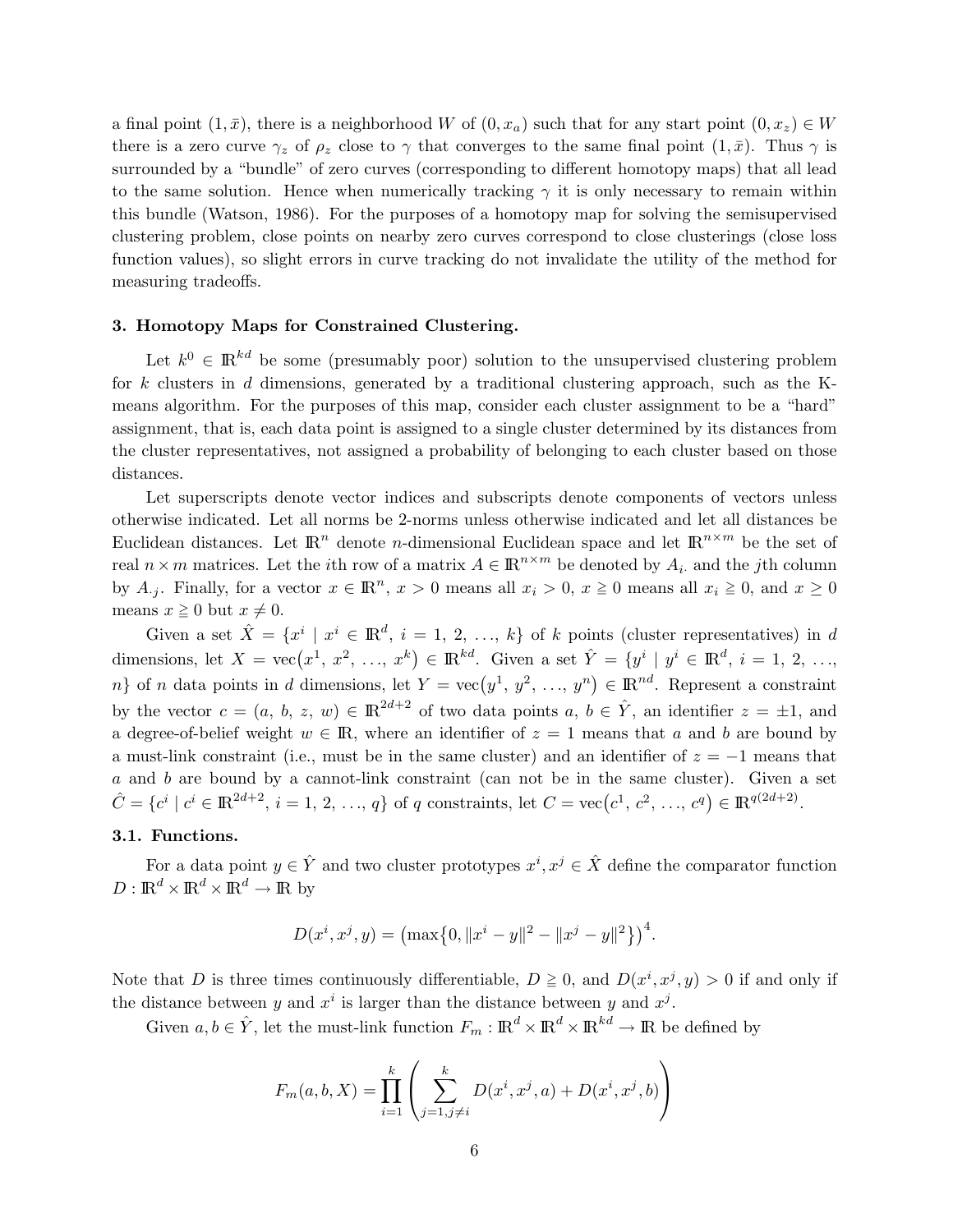and let the cannot-link function  $F_c: \mathbb{R}^d \times \mathbb{R}^d \times \mathbb{R}^{kd} \to \mathbb{R}$  be defined by

$$
F_c(a, b, X) = \sum_{i=1}^k \left( \prod_{j=1, j \neq i}^k D(x^j, x^i, a) D(x^j, x^i, b) \right).
$$

Then the following observations are easily verified.

Observation 1.  $F_m$  and  $F_c$  are nonnegative and three times continuously differentiable.

Observation 2. For any must-link constraint  $c = (a, b, 1, w) \in \hat{C}$ , the must-link function  $F_m(a, b, X) = 0$  if and only if constraint c is satisfied.

Observation 3. For any cannot-link constraint  $c = (a, b, -1, w) \in \hat{C}$ , the cannot-link function  $F_c(a, b, X) = 0$  if and only if constraint c is satisfied.

Observation 4. The penalty function

$$
F(C, X) = \sum_{\{i: z_i = 1\}} F_m(a^i, b^i, X) + \sum_{\{i: z_i = -1\}} F_c(a^i, b^i, X)
$$

is zero if and only if all the constraints in  $\hat{C}$  are satisfied.

It is simple to add a degree-of-belief weight  $w_i > 0$  to each component of the penalty function F without eliminating its properties:

$$
F(C, X) = \sum_{\{i: z_i = 1\}} w_i F_m(a^i, b^i, X) + \sum_{\{i: z_i = -1\}} w_i F_c(a^i, b^i, X).
$$

It is worth noting at this juncture that disjunctive and conjunctive combinations of constraints can likewise be represented by the developed penalty functions, which are of particular value when  $\epsilon$ - and  $\delta$ -constraints are considered.  $\epsilon$ - and  $\delta$ -constraints are constraints that act upon groups of instances.  $\epsilon$ -constraints are constraints that dictate that any data point in a cluster must have another data point in that cluster within  $\epsilon$  distance, or be the only data point in the cluster.  $\delta$ constraints are constraints that dictate that any datapoint in a cluster must be at least  $\delta$  distance from every datapoint that resides in a different cluster. Both of these types of constraints can be represented as disjunctions and conjunctions of must-link constraints (Davidson & Ravi, 2005).

Let  $C^1$  and  $C^2$  be constraints (must-link, cannot-link, or combinatorial) and let  $F^1$  and  $F^2$  be the corresponding penalty functions. Then  $C^3 = C^1 \vee C^2$  has the corresponding penalty function  $F^3 = F^1 F^2$ . Similarly,  $C^4 = C^1 \wedge C^2$  has the corresponding penalty function  $F^4 = F^1 + F^2$ . Observe that  $F^3 = 0$  if and only if  $C^3$  is satisfied and  $F^3 > 0$  if and only if  $C^3$  is not satisfied. Similarly, observe that  $F^4 = 0$  if and only if  $C^4$  is satisfied and  $F^4 > 0$  if and only if  $C^4$  is not satisfied. Finally, observe that any number of must-link and cannot-link constraints can thus be combined in conjunctive normal form by summing products of these penalty functions. As such, these penalty functions can easily be adapted to represent penalty functions for  $\epsilon$ - and  $\delta$ -constraints.

By Observation 4, if it is possible to satisfy all of the constraints, then there exists a vector of cluster representatives X such that  $F(C, X) = 0$ . This vector of cluster representatives represents a global minimum point of the function F at which  $\nabla_X F(C, \mathcal{X}) = 0$ . This suggests the homotopy map (where  $a = k^0$ )

$$
\check{\rho}_a(\lambda, X) = (1 - \lambda)(X - k^0) + \lambda (\nabla_X F(C, X))^T.
$$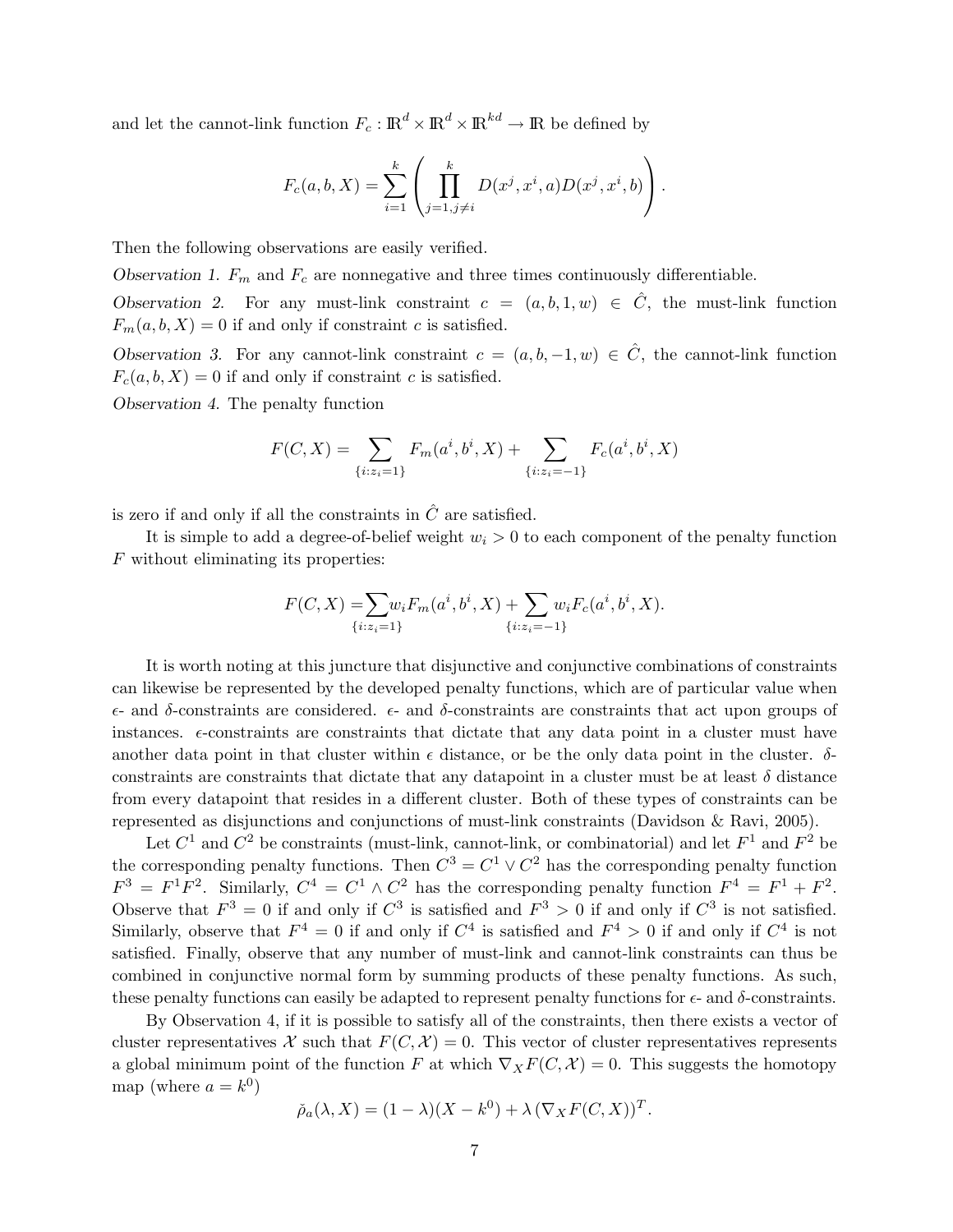The advantages of this homotopy map should be immediately evident. When  $\lambda = 0$ , the solution to the above map is simply the solution to the unsupervised clustering problem. When  $\lambda = 1$ , the solution, if one exists, represents a local minimum of the penalty function, which is based on the violation of constraints. This is not to say that the solution generated will satisfy all the constraints if such a solution is possible, as it is fairly easy to construct a degenerate set of constraints so that there is a local solution close to  $x = k^0$ . However, in practice this has not proven to be a problem.

This is a probability-one homotopy map, but while it satisfies conditions (1), (2), and (3) in Theorem 2, it fails to satisfy condition (4), bounded  $\gamma$ . Furthermore, there is a trivial solution to all constraints at  $x^1 = x^2 = \ldots = x^k$ , where all cluster representatives are equal. Thus, two modifications must be made to the above map. First, a bounding constraint  $g(X) \leq 0$  must be added to satisfy condition (4). Second, a constraint  $h(X) = 0$  must be imposed to prevent the cluster representatives from degenerative stacking. Converting the minimum of this unconstrained penalty function to the minimum of a constrained function is simply a matter of converting the solution from a zero  $\hat{X}$  of  $\nabla_X F(C, X)$  to a Karush-Kuhn-Tucker (KKT) point  $(X^*, \mu, \nu)$  of the constrained minimization problem:

$$
\min_{X} F(C, X) \quad \text{subject to} \quad g(X) \le 0, \quad h(X) = 0.
$$

A KKT point for this constrained problem is a solution  $(X^*, \mu, \nu)$  of the KKT conditions:

$$
\nabla_X F(C, X^*) + \sum_{i=1}^m \mu_i \nabla g_i(X^*) + \sum_{j=1}^\ell \nu_j \nabla h_j(X^*) = 0,
$$
  
\n
$$
g(X^*) \le 0, \qquad h(X^*) = 0, \qquad \mu \ge 0, \qquad \mu g(X^*) = 0.
$$
\n(1)

#### 3.2. Homotopy map.

First, consider the bounding constraint. A straightforward function  $\Psi : \mathbb{R}^{kd} \to \mathbb{R}$  to achieve bounding is  $\Psi(X) = B - \sum_{i=1}^{n} ||x^i||^2 \ge 0$ , where  $B > ||k^0||^2$  is a given constant. The Lagrangian of the new bounded penalty function is  $\hat{L}(X,\mu) = F(C,X) - \mu \Psi(X)$ , and its derivative, replacing  $\nabla_X F(C, X)$ , is  $\nabla_X \hat{L}(X, \mu) = \nabla_X F(C, X) - \mu \nabla_X \Psi(X)$ . This yields a new variable, the Lagrangian multiplier  $\mu$ , which in turn adds a new function to the map (since the map must be from  $\mathbb{R}^{p+1} \to$  $\mathbb{R}^p$  for some p), along with the requirement that  $\mu \geq 0$ ,  $\Psi \geq 0$ , and  $\mu \Psi = 0$ . This naturally leads to the use of the Mangasarian NCP function presented in (Mangasarian, 1976) and modified in (Watson, 1979b), (Watson, 2001).

Define the function  $\Phi : [0,1] \times \mathbb{R} \times \mathbb{R} \times \mathbb{R} \to \mathbb{R}$  by

$$
\Phi(\lambda, \mu, \Psi(X), h^0) = -|\mu - \Psi(X)|^3 + \mu^3 + \Psi(X)^3 - (1 - \lambda)h^0
$$

for some constant  $h^0 > 0$ . The constant term  $h^0$  is designed to force the remaining terms to remain positive for  $\lambda < 1$ , which enforces the bounding of X for  $\lambda < 1$ , since  $\Psi(X)$  must remain positive when  $\Phi = 0$ . When  $\lambda = 1$ ,  $\Phi(1, \mu, \Psi, h^0) = 0 \iff \mu \geq 0$ ,  $\Psi \geq 0$ ,  $\mu \Psi = 0$ . The previous homotopy map  $\check{\rho}_a$  is then modified to (where now  $a = (k^0, h^0)$ )

$$
\hat{\rho}_a(\lambda, X, \mu) = \begin{pmatrix} (1 - \lambda)(X - k^0) + \lambda(\nabla_X \hat{L}(X, \mu))^T \\ \Phi(\lambda, \mu, \Psi(X), h^0) \end{pmatrix}.
$$
 (2)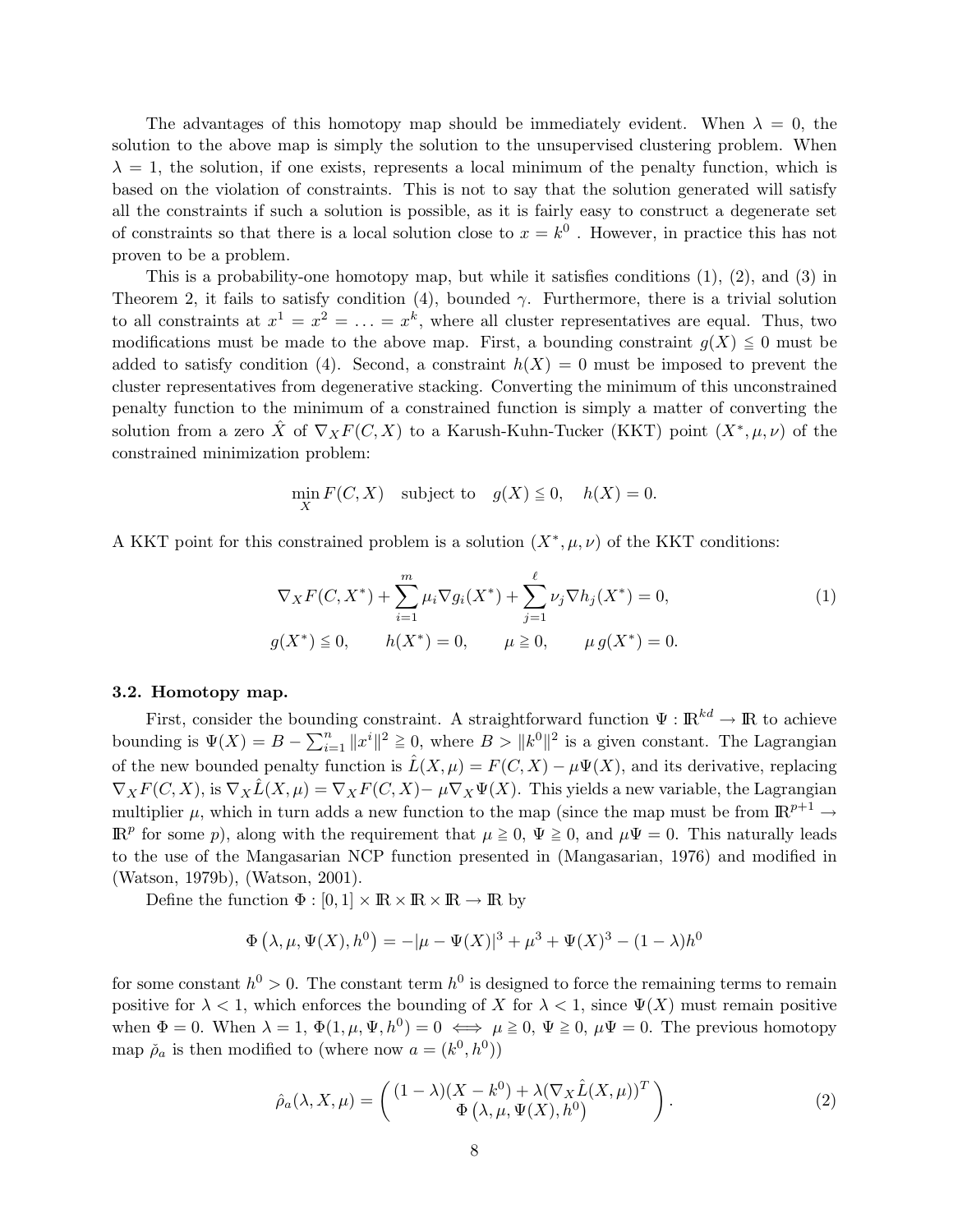Note that  $\hat{\rho}_a(1, X, \mu) = 0$  is equivalent to the KKT conditions:  $\nabla_X \hat{L} = 0$ ,  $\Psi \geq 0$ ,  $\mu \Psi = 0$ . Unfortunately, while the stated  $\Phi$  enforces a lower bound on  $\mu$ , it does not enforce an upper bound on  $\mu$ ; in fact, if  $\Psi(X) \to 0$  as  $\lambda \to \lambda < 1$ ,  $\mu$  must potentially become arbitrarily large to compensate for this. While this map is better than the previous one in that it prevents cluster representatives from migrating arbitrarily far from the data set, it does not prevent  $\mu$  from growing arbitrarily large, although in practice this is not a common occurrence.

Similarly, define the function  $G : \mathbb{R}^{kd} \to \mathbb{R}$  by

$$
G(X) = \sum_{i=1}^{k-1} \sum_{j=i+1}^{k} \max(0, \ell - ||x^{i} - x^{j}||^{2})^{4}, \quad x^{i}, x^{j} \in \hat{X}.
$$

Then  $G \geq 0$ ,  $G \in C^3$ , and  $G = 0$  unless two cluster representatives  $x^i$  and  $x^j$  are less than a distance  $\sqrt{\ell}$  from each other, where  $\ell > 0$  is a given regularization constant. This represents an equality constraint on the original problem. The updated Lagrangian becomes  $\tilde{L}(X, \mu, \nu)$  $F(C, X) - \mu \Psi(X) + \nu G(X)$ . In turn,  $\nabla_X \tilde{L}(X, \mu, \nu) = \nabla_X F(C, X) - \mu \nabla_X \Psi(X) + \nu \nabla_X G(X)$ . The additional function is much simpler here, as  $G(X)$  is obviously bounded above by  $k(k-1)\ell^4/2$ and below by 0. Let  $G(X)$  serve as the final regularization function when  $\lambda = 1$ , thus fulfilling the equality constraint, and let  $\nu$  be uniquely determined at  $\lambda = 0$  by some initial  $\mathbb{R} \ni \nu^0 > 0$ . Since it can be assumed that  $G(k^0) = 0$  for any reasonable  $\ell$ , and  $\Psi(k^0) > 0$ , the final hard clustering map is (where now  $a = (k^0, h^0, \nu^0)$ )

$$
\tilde{\rho}_a(\lambda, X, \mu, \nu) = \begin{pmatrix} (1 - \lambda)(X - k^0) + \lambda(\nabla_X \tilde{L}(X, \mu, \nu))^T \\ \Phi(\lambda, \mu, \Psi(X), h^0) \\ (1 - \lambda)(\nu - \nu^0) + G(X) \end{pmatrix}.
$$

This map is also a probability-one homotopy map. Taking  $a = (k^0, h^0, \nu^0)$  the map  $\rho(a, \lambda, X, \mu, \nu) = \tilde{\rho}_a(\lambda, X, \mu, \nu)$  is transversal to zero —  $D_a \rho = (\lambda - 1)I$ , a multiple of the identity matrix, hence  $D\rho$  has full rank. For  $0 \le \lambda \le 1$  and  $\Psi(k^0) > 0$ ,  $\Phi$  is a strictly increasing function of  $\mu$ , unbounded above, and therefore  $\Phi(0, \mu, \Psi(k^0), h^0) = 0$  uniquely determines  $\mu$ . Thus  $\tilde{\rho}_a = 0$ has a unique solution at  $\lambda = 0$ , and a straightforward calculation shows that  $D_{(X,\mu,\nu)}\tilde{\rho}_a(0, X, \mu, \nu)$ is invertible at this solution. It is also clear from the construction of  $\tilde{\rho}_a$  that  $\tilde{\rho}_a(1, X, \mu, \nu) = 0$  is equivalent to the KKT conditions for the problem of minimizing  $F(X, C)$  subject to the bounding constraint  $\Psi \ge 0$  and the regularization constraint  $G = 0$ . Therefore,  $\rho_a$  satisfies conditions  $(1), (2),$  and  $(3)$  of Theorem 2, but the bounded  $\gamma$  condition  $(4)$  is not satisfied without further assumptions. Conditions for the zero curve  $\gamma$  being bounded (and hence reaching a solution at  $\lambda = 1$ ) are addressed in the next lemma.

LEMMA 1. Let  $\Psi(k^0) > 0$ ,  $G(k^0) = 0$ ,  $\gamma$  be a zero curve of  $\tilde{\rho}_a(\lambda, X, \mu, \nu)$  emanating from  $(0, k^0, \mu^0, \nu^0)$  along which  $D\tilde{\rho}_a$  has full rank, and assume that  $\nu$  is bounded along  $\gamma$ . Then  $\gamma$ itself is bounded.

Proof.  $\Phi(\lambda,\mu,\Psi(X),h^0) = 0$  along  $\gamma$  implies that, for  $\lambda < 1, \mu > 0$  and  $\Psi(X) > 0$ , which in turn implies that X is bounded along  $\gamma$ . Since  $0 \leq \lambda \leq 1$ , and  $\nu$  is assumed to also be bounded along  $γ$ , it suffices to prove that  $μ$  is bounded along  $γ$ . Assume otherwise, so there exists a sequence of points  $(\lambda_i, X^i, \mu_i, \nu_i)$  on  $\gamma$  with  $\mu_i \geq 0$ ,  $\mu_i \to \infty$ . Passing to a subsequence if necessary, it may be assumed (by compactness) that  $(\lambda_i, X^i, \nu_i) \rightarrow (\bar{\lambda}, \bar{X}, \bar{\nu}).$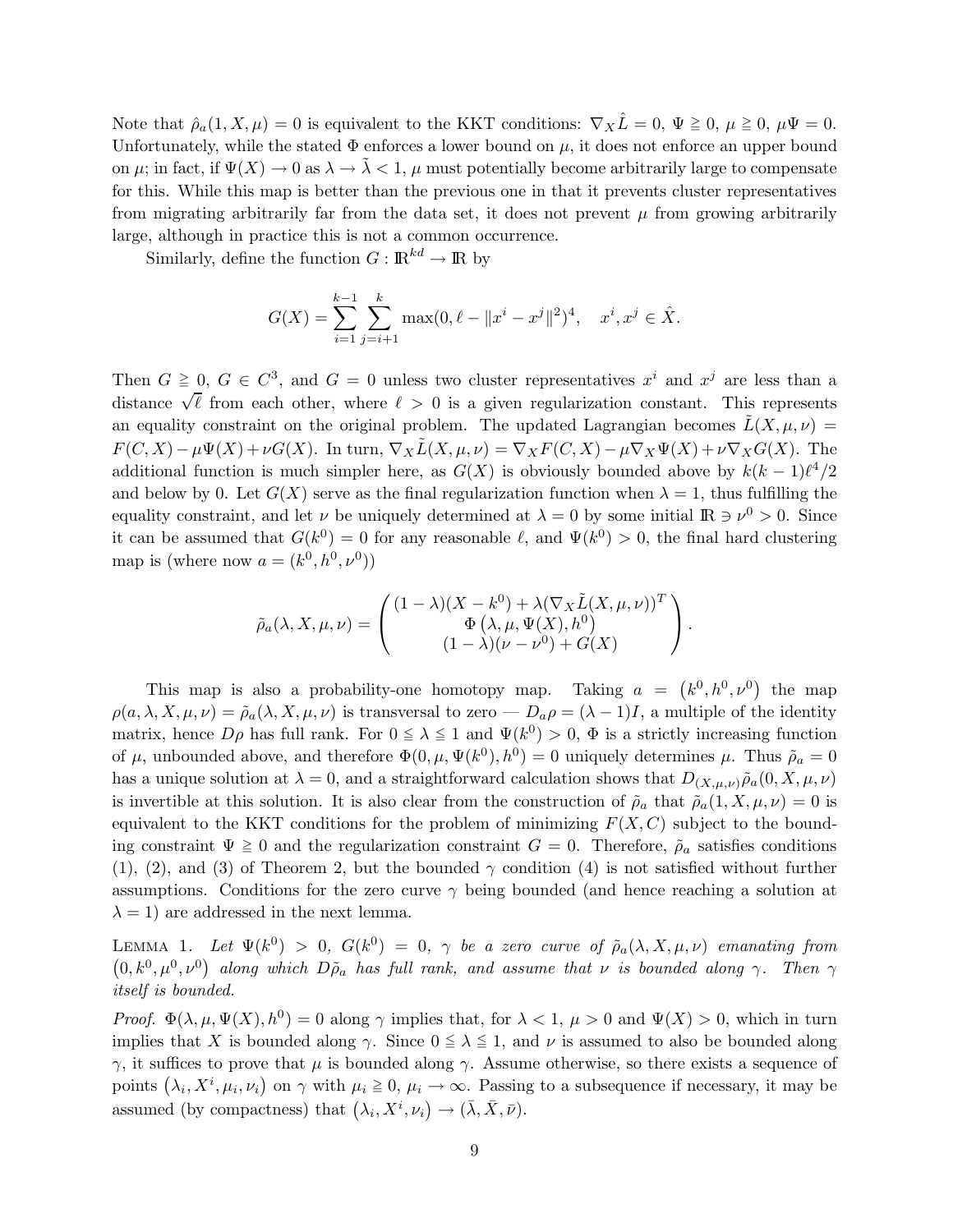Suppose  $\Psi(\bar{X}) > 0$ . Then because  $\Phi$  is strictly increasing and unbounded above ((Mangasarian, 1976), (Watson, 1979b), (Watson, 2001))  $\Phi(\bar{\lambda}, \mu_i, \Psi(\bar{X}), h^0) \to 0$  implies  $\{\mu_i\}$  is bounded, a contradiction. Hence  $\Psi(\bar{X}) = 0$  must obtain.

Suppose then that  $\Psi(\bar{X}) = B - ||\bar{X}||^2 = 0$  and  $\bar{\lambda} > 0$ . In this case  $\nabla \Psi(\bar{X}) = -2\bar{X} \neq 0$  and (from the first component of  $\tilde{\rho}_a = 0$ )

$$
\mu_i \nabla \Psi(\bar{X}) \to \frac{1 - \bar{\lambda}}{\bar{\lambda}} (\bar{X} - k^0)^T + \nabla_X F(C, \bar{X}) + \bar{\nu} \nabla G(\bar{X})
$$

 $\Longrightarrow$  { $\mu_i$ } is bounded, a contradiction.

The remaining case is  $\Psi(\bar{X}) = 0$  and  $\bar{\lambda} = 0 \Longrightarrow \nabla \Psi(\bar{X}) \neq 0$  and  $\lambda_i \mu_i (\nabla \Psi(\bar{X}))^T \to \bar{X} - k^0 \Longrightarrow$  $w(-\nabla\Psi(\bar{X}))^T = k^0 - \bar{X}$  for some  $w \ge 0$ . Since  $-\Psi(X)$  is convex,  $-\nabla\Psi(\bar{X})(k^0 - \bar{X}) \le -\Psi(k^0) - \bar{X}$  $(-\Psi(\bar{X})) < 0$ . Then  $0 \ge (k^0 - \bar{X})^T (-\nabla \Psi(\bar{X}))^T w = (k^0 - \bar{X})^T (k^0 - \bar{X}) > 0$ , a contradiction. Therefore  $\mu$  is bounded along  $\gamma$ .

Lemma 1 directly yields the next homotopy convergence theorem.

THEOREM 4. Using the notation of this section, define  $\tilde{\rho}$  :  $\mathbb{R}^{kd} \times (0,\infty) \times (0,\infty) \times (0,1) \times$  $\mathbb{R}^{kd} \times \mathbb{R} \times \mathbb{R} \to \mathbb{R}^{kd+2}$  by

$$
\tilde{\rho}(k^0, h^0, \nu^0, \lambda, X, \mu, \nu) = \begin{pmatrix} (1 - \lambda)(X - k^0) + \lambda(\nabla_X \tilde{L}(X, \mu, \nu))^T \\ \Phi(\lambda, \mu, \Psi(X), h^0) \\ (1 - \lambda)(\nu - \nu^0) + G(X) \end{pmatrix}.
$$

Let  $a = (k^0, h^0, \nu^0)$  and  $\tilde{\rho}_a(\lambda, X, \mu, \nu) = \tilde{\rho}(k^0, h^0, \nu^0, \lambda, X, \mu, \nu)$ . Then  $\tilde{\rho}$  is transversal to zero, and for almost all  $a \in \mathbb{R}^{kd} \times (0,\infty) \times (0,\infty)$  there exists a zero curve  $\gamma$  of  $\tilde{\rho}_a$ , emanating from  $(0, k^0, h^0, \nu^0)$ , along which the  $(kd+2) \times (kd+3)$  Jacobian matrix  $D\tilde{\rho}_a$  has full rank, that does not intersect itself and is disjoint from any other zeros of  $\tilde{\rho}_a$ . If  $k^0$  satisfies  $\Psi(k^0) > 0$ ,  $G(k^0) = 0$  and v is bounded along  $\gamma$ , then  $\gamma$  accumulates at a point  $(1, \bar{X}, \bar{\mu}, \bar{\nu})$ , where  $(\bar{X}, \bar{\mu}, \bar{\nu})$  is a KKT point for the constrained clustering problem

$$
\min_X F(C, X) \quad subject \ to \quad -\Psi(X) \leqq 0, \quad G(X) = 0.
$$

Furthermore, if rank  $D\tilde{\rho}_a(1,\bar{X},\bar{\mu},\bar{\nu}) = kd + 2$ , then the curve  $\gamma$  connecting  $(0,k^0,h^0,\nu^0)$  to  $(1, \overline{X}, \overline{\mu}, \overline{\nu})$  has finite arc length.

#### 3.3. Alternative linear bounding constraints.

An alternative bounding function replaces the nonlinear bounding constraint  $\Psi \geq 0$  with a linear bounding constraint. Define  $\tilde{\Psi} : [0,1) \times \mathbb{R}^{kd} \to \mathbb{R}^{kd+1}$  by  $\tilde{\Psi}(\lambda, X) = AX - \hat{B} - (1 - \lambda)b^0$ , so that  $\tilde{\Psi} \leq 0$  implies X is bounded, where  $A \in \mathbb{R}^{(kd+1)\times kd}$  is constructed to have full column rank,  $\hat{B} \in \mathbb{R}^{kd+1}$ , and  $\mathbb{R}^{kd+1} \ni b^0 > 0$  is chosen such that  $Ak^0 - \hat{B} - b^0 < 0$ . In this formulation, the Lagrange multipliers are  $\mu \in \mathbb{R}^{kd+1}$ ,  $\mathbb{R}^{kd+1} \ni h^0 > 0$ , and  $D_X \tilde{\Psi}(\lambda, X) = A$ . Define  $\Omega$ :  $[0, 1) \times \mathbb{R}^{kd+1} \times \mathbb{R}^{kd+1} \to \mathbb{R}^{kd+1}$  by

$$
\Omega_i\left(\lambda,\mu,-\tilde{\Psi}(\lambda,X)\right)=\Phi\left(\lambda,\mu_i,-(\tilde{\Psi}(\lambda,X))_i,h_i^0\right) \text{ for } 1\leq i\leq kd+1,
$$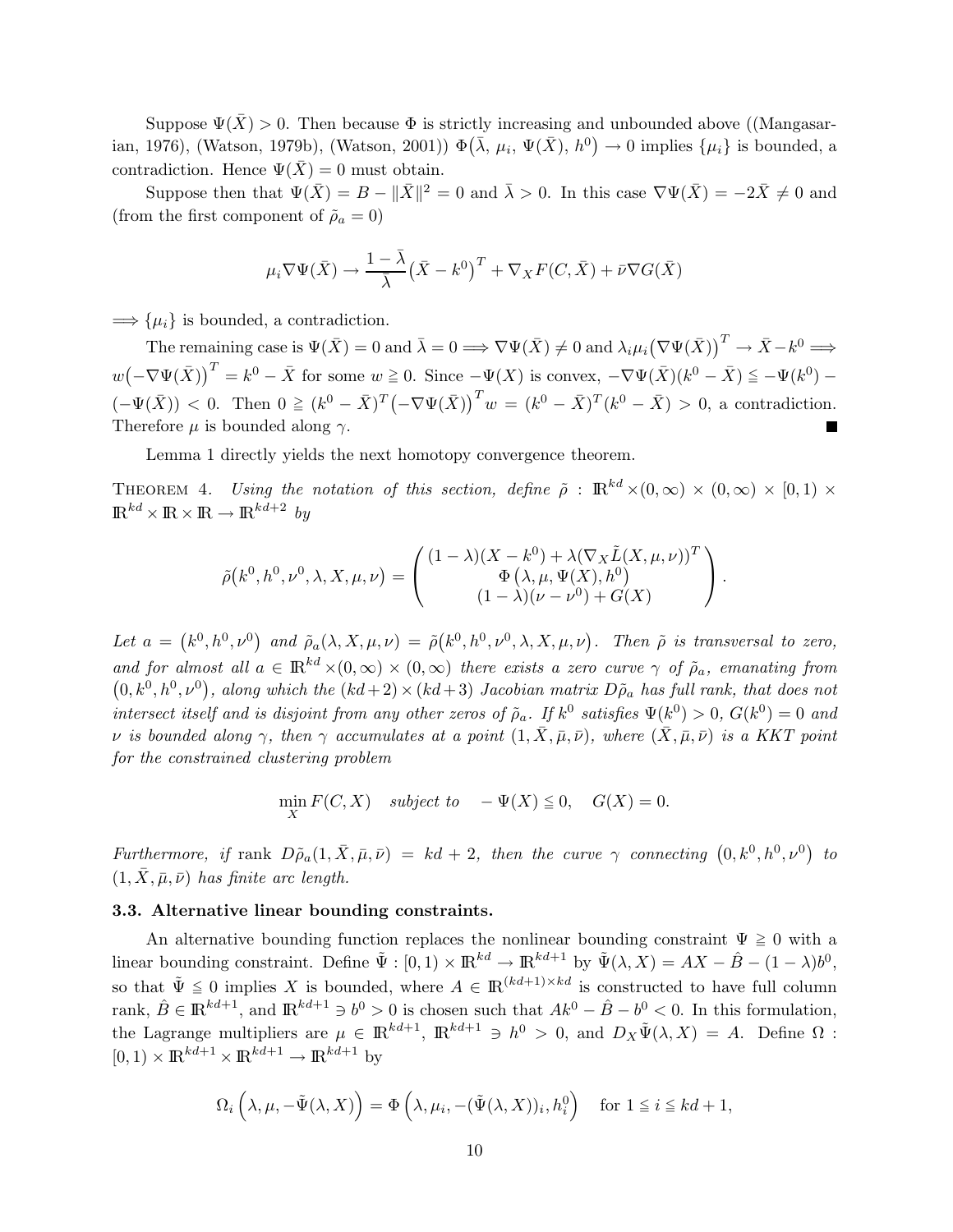yielding the homotopy map

$$
\rho_a(\lambda, X, \mu, \nu) = \begin{pmatrix} (1 - \lambda)(X - k^0) + \lambda(\nabla_X L(X, \mu, \nu))^T \\ \Omega\left(\lambda, \mu, -\tilde{\Psi}(\lambda, X)\right) \\ (1 - \lambda)(\nu - \nu^0) + G(X) \end{pmatrix},
$$

where  $L(X, \mu, \nu) = F(C, X) + \mu^T \tilde{\Psi}(\lambda, X) + \nu G(X)$ , and  $a = (k^0, b^0, h^0, \nu^0)$ .

Letting  $e = (1, \ldots, 1)^T \in \mathbb{R}^{kd}$  and I be the  $kd \times kd$  identity matrix, a suitable A and  $\hat{B}$  would be

$$
A = \begin{pmatrix} I \\ -e^T \end{pmatrix}, \qquad \hat{B} = \begin{pmatrix} B e \\ B k d \end{pmatrix}.
$$

The disadvantage to using this map is that it involves a doubling of the number of dimensions to be tracked, involving an increase in the number of computations to be performed at each step. The advantage is, compared to the previous map  $\tilde{\rho}_a$ , homotopy zero curves based on linear constraints tend to be shorter and easier to track than those based on nonlinear constraints, though this depends on how well the homotopy map is designed. As for  $\tilde{\rho}_a$ , a homotopy algorithm using the map  $\rho_a$  is provably globally convergent under mild assumptions (that the link constraint function  $F(X, C)$  has a feasible local minimum point, the initial solution  $k^0$  satisfies the bounding  $(\tilde{\Psi} \leq 0)$ and regularity  $(G = 0)$  constraints, and  $\nu$  is bounded along  $\gamma$ ), satisfying all four requirements of Theorem 2 for global convergence.

#### 4. Experimental Results.

Figure 3 shows the homotopy method for a simple synthetic dataset, involving 200 points gathered from four Gaussian distributions. The aim is to find two clusters from this dataset. There are multiple natural clusterings possible, depending on whether the clusters are organized horizontally or vertically, among other options. The constraints are carefully prepared in such a way that half of them are must-link, taken from two different initial clusters, and half of them are cannot-link, taken from the same initial clusters. Thus, the clusters are forced to reorganize as  $\lambda$  is varied. The solid (green) lines denote the must-link constraints and the dashed (pink) lines denote the cannot-link constraints. During the homotopy curve tracking, the cluster prototypes smoothly traverse the space and finally settle to a position where a maximum number of constraints are satisfied, in this case, the global maximum.

Figure 4 shows the potential of the homotopy method to track the zero curve  $\gamma$  of the homotopy map through turns in  $\lambda$ . One dimension of a cluster centroid was tracked against  $\lambda$  for this figure.

Experiments to discover the effectiveness of the homotopy tracking algorithm with the proposed homotopy map  $\tilde{\rho}_a$ , as compared to popular existing constrained clustering algorithms, are presented here. The homotopy map  $\rho_a$  produces results qualitatively similar to those with  $\tilde{\rho}_a$ , and thus  $\rho_a$  is not considered further. The constraints used involve combinations of ML and MNL constraints (problems involving solely ML constraints are fairly straightforward polynomial time graphing problems).

The existence of MNL constraints in the constraint sets is crucial to understanding the complexity of the test problems. Davidson et al. (2006) state that as a rough rule of thumb a set of constraints can be understood as fundamentally "difficult" for these iterative K-means approaches if any single datapoint appears in k or more MNL constraints. As such, for each dataset presented here, both an "easy" and a "difficult" set of constraints were generated. The "easy" constraint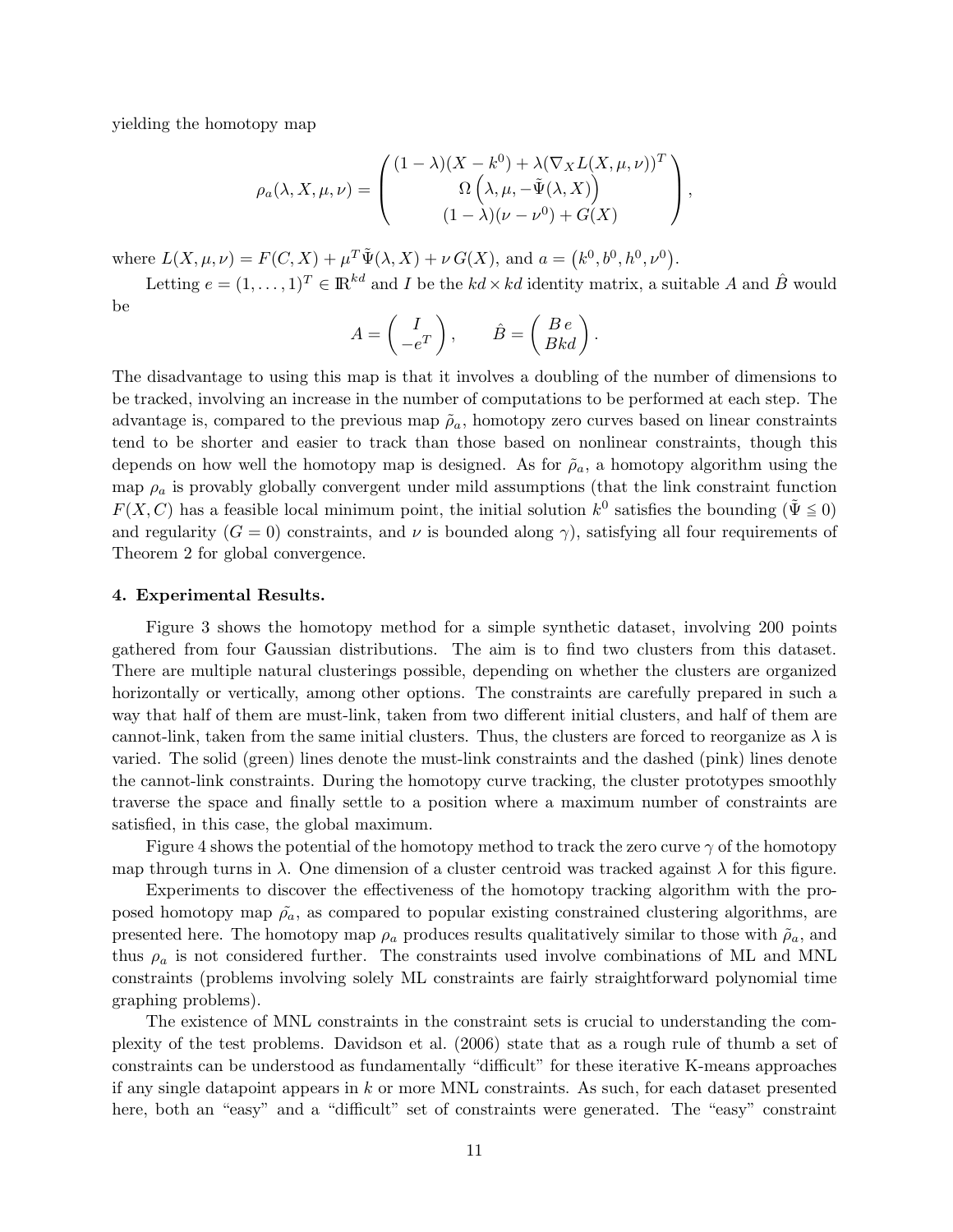

Figure 3. 200 points, two clusters, 50 constraints. The cluster prototypes change their positions during the tracking. All the constraints are satisfied at the final cluster prototypes.



Figure 4. A turn in  $\lambda$  is tracked here to show the power of the homotopy method to deal with sharp turns in the zero curve  $\gamma.~\nu$  is tracked here to demonstrate this turning behavior.

set involves one hundred constraints such that no datapoint appears more than  $k-1$  times in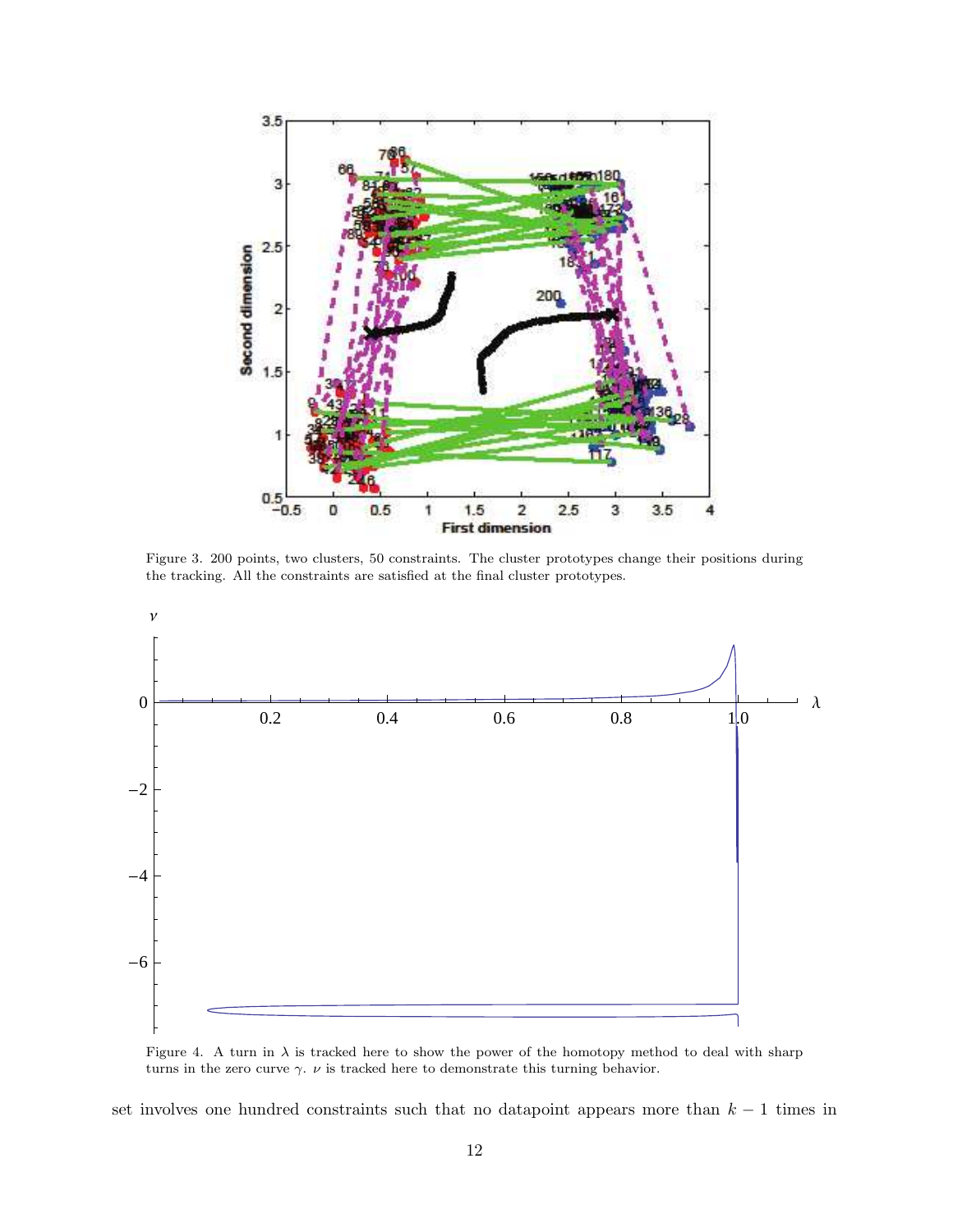a mix of ML and MNL constraints. The "difficult" constraint set, also one hundred constraints, involves predominately MNL constraints, and guarantees that at least one datapoint is involved in k MNL constraints. In both cases, the generated constraints were completely random, with no a priori knowledge about how well the generated constraints would guide the algorithms to a correct solution.

The datasets involved are all taken from the UCI machine learning dataset repository (Bache & Lichman, 2013), representing a balanced selection of moderately easy clustering problems without constraints, and should demonstrate some of the key differences between the homotopy algorithm developed here and the K-means algorithms used previously. The datasets are "Liver Disorders" (liver), "Pima Indians Diabetes" (pima), "Steel Plates Faults" (faults), "Wine" (wine), "Iris" (iris), "Ionosphere" (iono), "Glass Identification" (glass), and "PAMAP2 Physical Activity Monitoring" (pamap). The datasets "faults" and "pamap" were modified in the following manner: The first three classification categories of the dataset "faults" were treated as additional data, and the last classification category was used for classification. The dataset "pamap" was modified by eliminating all data points of the "0" classification (as recommended by the contributors) and any data point with a "NaN" data value. See Table 1 for the relevant details for each dataset.

| Dataset summary |               |              |                |  |  |
|-----------------|---------------|--------------|----------------|--|--|
|                 | No. Instances | No. Features | No. Categories |  |  |
| iris            | 150           | 4            | 3              |  |  |
| wine            | 178           | 12           | 3              |  |  |
| glass           | 214           | 10           | 6              |  |  |
| liver           | 345           | 6            | $\overline{2}$ |  |  |
| iono            | 351           | 34           | $\overline{2}$ |  |  |
| pima            | 768           | 7            | $\overline{2}$ |  |  |
| faults          | 1941          | 31           | $\overline{2}$ |  |  |
| pamap           | 175498        | 53           | 12             |  |  |

| Table 1                        |
|--------------------------------|
| $\rightarrow$ to get guns more |

The K-means algorithms used for the comparison are those presented by Bilenko et al. (2004): metric pairwise constrained K-means (MPCK-means), metric learning K-means without pairwise constraints (MK-means), and pairwise constrained K-means without metric learning (PCK-means). The standard K-means result is also presented as a baseline. These algorithms were chosen for several reasons. First, K-means is by far the most popular clustering algorithm, if only because of its intuitive approach and ease of programming; thus, K-means algorithms modified for constrained clustering are the most likely to be employed by researchers who are interested in constrained clustering problems. Second, these constrained K-means algorithms minimize a summed penalty function based on the distance from the cluster centroids to the data points assigned to that cluster. While this penalty function may be discrete, it is still similar enough to the penalty function presented here to make comparisons between these algorithms and the homotopy approach reasonable.

Table 2 shows the adjusted Rand index of each dataset measured against the proper classification and the number of violated constraints in parentheses, for each algorithm discussed here, for 100 "easy" constraints. Table 3 shows the same data for 100 "hard" constraints. Note that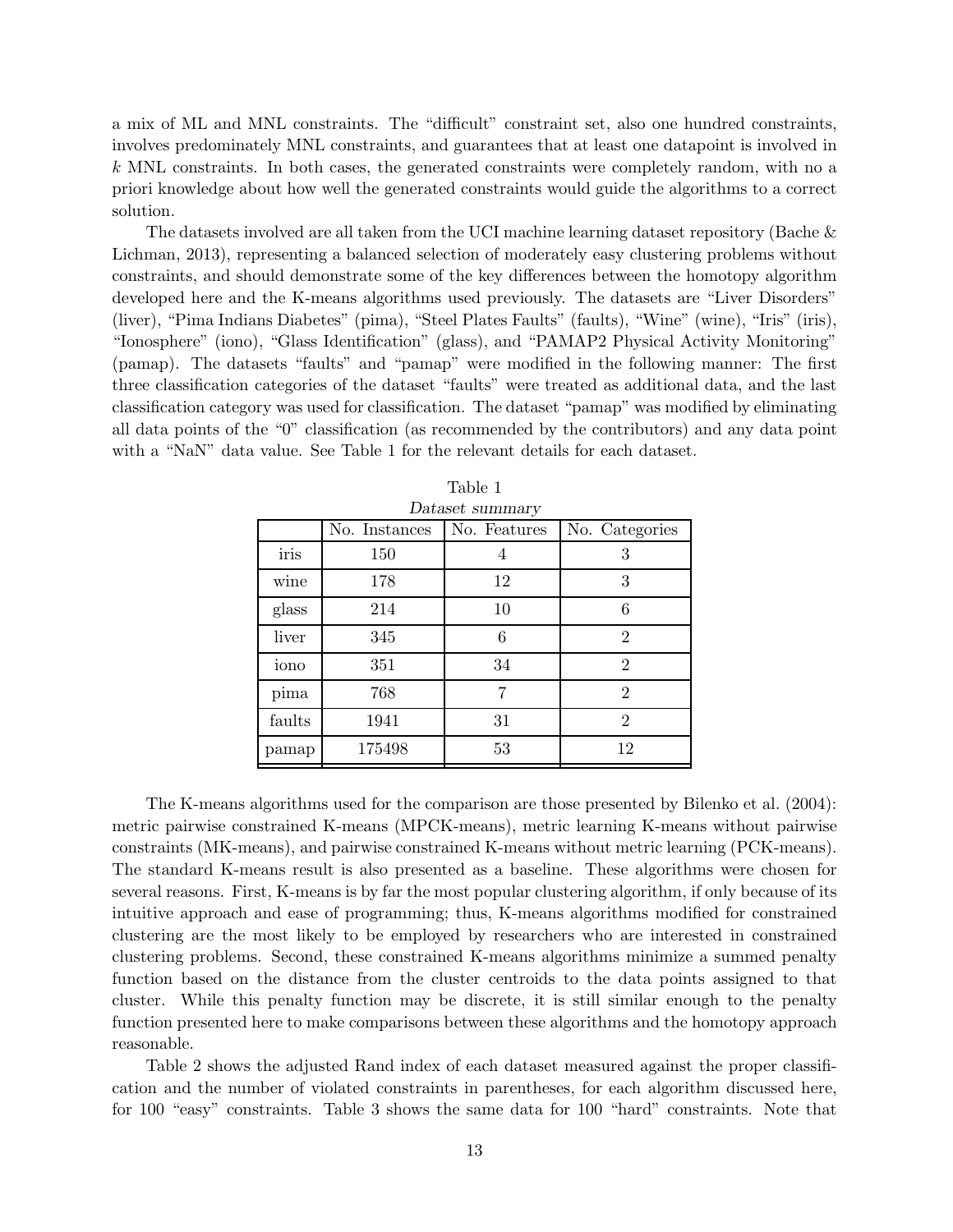these tables only reveal the adjusted Rand index for the final clustering found by the homotopy tracking run, not the best across the entire zero trace. Each experiment was conducted 10 times with different random seeds, with the best result being shown here.

Table 4 shows the adjusted Rand index for each dataset measured against the proper classification for 100 "faulty" constraints. The faulty constraints are generated using the easy constraint set by replacing the final 30 constraints with incorrect constraints (simply converting must-link constraints to cannot-link constraints, and vice versa), to simulate unreliable constraints. The algorithms are then run on each dataset, with the best Dunn Index found along the trace generated by the homotopy method used to determine (according to the clustering assumption) the best clustering found using the faulty constraints. Again the best result from 10 experiments is reported.

For each of these experiments, the dataset "pamap" used 500 constraints, as 100 was not enough to provide sufficient differentiation among the results. Thus, 150 constraints were made incorrect for the experiments shown in Table 4.

|        | K-means       | MK-means      | PCK-means     | MPCK-means    | Homotopy   |
|--------|---------------|---------------|---------------|---------------|------------|
| iris   | 0.7302(43)    | 0.8857(3)     | 0.5195(26)    | 0.5234(26)    | 0.8841(8)  |
| wine   | 0.3711(32)    | 0.8309(3)     | 0.3420(19)    | 0.6211(11)    | 0.4377(25) |
| glass  | 0.2258(56)    | 0.2482(28)    | 0.1720(13)    | 0.1824(13)    | 0.2812(43) |
| liver  | $-0.0064(53)$ | $-0.0036(42)$ | $-0.0042(41)$ | $-0.0045(43)$ | 0.0040(0)  |
| iono   | 0.1776(50)    | 0.1776(21)    | 0.1122(41)    | 0.1122(41)    | 0.2450(41) |
| pima   | 0.0744(42)    | 0.1040(17)    | 0.0510(46)    | 0.0164(56)    | 0.1322(2)  |
| faults | 0.1358(76)    | 0(73)         | 0.1109(5)     | $-0.0837$ (5) | 0.1084(40) |
| pamap  | 0.6457(19)    | 0.3046(18)    | 0.5660(7)     | 0.2695(5)     | 0.6457(19) |

Table 2

final clustering adjusted Rand index, "easy" constraints, constraint violations in parenthesis

Table 3

final clustering adjusted Rand index, "hard" constraints, constraint violations in parenthesis

|        | K-means       | MK-means      | PCK-means             | MPCK-means            | Homotopy              |
|--------|---------------|---------------|-----------------------|-----------------------|-----------------------|
| iris   | 0.7302(43)    | 0.8857(3)     | $0.8015$ ( <b>0</b> ) | 0.9222(0)             | $0.9216($ 0)          |
| wine   | 0.3711(32)    | 0.8170(4)     | 0.4451(0)             | 0.8636(0)             | 0.4154(17)            |
| glass  | 0.2258(56)    | 0.2482(31)    | $0.2608$ ( <b>0</b> ) | $0.2102$ ( <b>0</b> ) | 0.2812(27)            |
| liver  | $-0.0064(53)$ | $-0.0046(63)$ | $0.0102$ ( <b>0</b> ) | 0.0253(0)             | $0.0366$ (0)          |
| iono   | 0.1776(50)    | 0.1776(49)    | 0.1413(49)            | 0.1413(49)            | 0.1943(45)            |
| pima   | 0.0744(42)    | 0.1043(39)    | 0.0696(63)            | 0.0422(40)            | $0.0775$ ( <b>0</b> ) |
| faults | 0.1358(76)    | 0(84)         | $0.1159$ ( <b>0</b> ) | $-0.0832$ (0)         | 0.1104(41)            |
| pamap  | 0.6457(19)    | 0.2929(18)    | 0.6454(21)            | 0.2700(19)            | 0.6315(19)            |
|        |               |               |                       |                       |                       |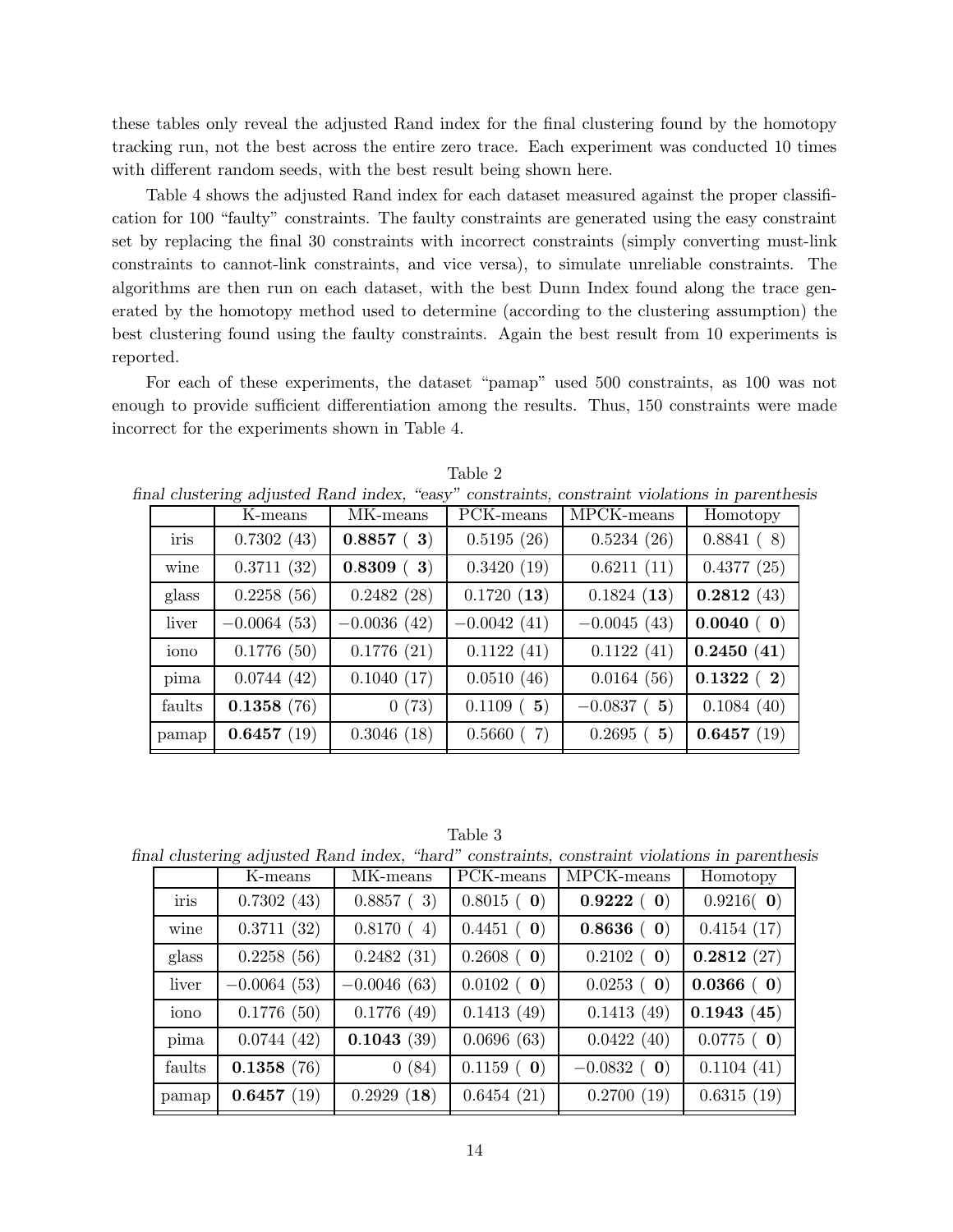| final clustering adjusted Rand index,<br>"faulty" constraints |           |           |           |            |          |
|---------------------------------------------------------------|-----------|-----------|-----------|------------|----------|
|                                                               | K-means   | MK-means  | PCK-means | MPCK-means | Homotopy |
| iris                                                          | 0.7302    | 0.8857    | 0.4677    | 0.4209     | 0.7865   |
| wine                                                          | 0.3711    | 0.7994    | 0.3081    | 0.6064     | 0.4720   |
| glass                                                         | 0.2258    | 0.2412    | 0.2142    | 0.1795     | 0.2812   |
| liver                                                         | $-0.0064$ | $-0.0046$ | $-0.0031$ | $-0.0046$  | 0.0306   |
| iono                                                          | 0.1776    | 0.1776    | 0.0705    | 0.0768     | 0.1874   |
| pima                                                          | 0.0744    | 0.1073    | 0.0681    | 0.0283     | 0.0744   |
| faults                                                        | 0.1358    | $-0.1028$ | 0.1166    | $-0.0850$  | 0.1358   |
| pamap                                                         | 0.6457    | 0.2084    | 0.6439    | 0.3198     | 0.6457   |

Table 4

The chief purpose of the homotopy method, however, is not to compare the quality of the final solution found with other methods. Instead, the homotopy method is intended to show the entire trace of solutions presented as the constraints are gradually satisfied. To that end, Figures 5–8 demonstrate the Dunn index (Dunn, 1973) against the number of violated constraints with respect to arc length as  $\lambda$  varies (not necessarily monotonically) from 0 to 1 for two datasets (iris and liver) for the two constraint sets ("easy" and "hard"), comparing them against the Dunn index of the partitions found by the other algorithms (represented as "K" for K-means, "M" for MK-means, "P" for PCK-means, and "MP" for MPCK-means).



Figure 5. The dataset "iris" with "easy" constraints. The Dunn index is tracked against the arc length of  $\gamma$  (\*), while the number of violated constraints is also tracked ( $\bullet$ ). The Dunn Index for other methods is shown for comparison. Note that the Dunn Index is not applicable to nonconvex clusterings, so methods with nonconvex results are not shown.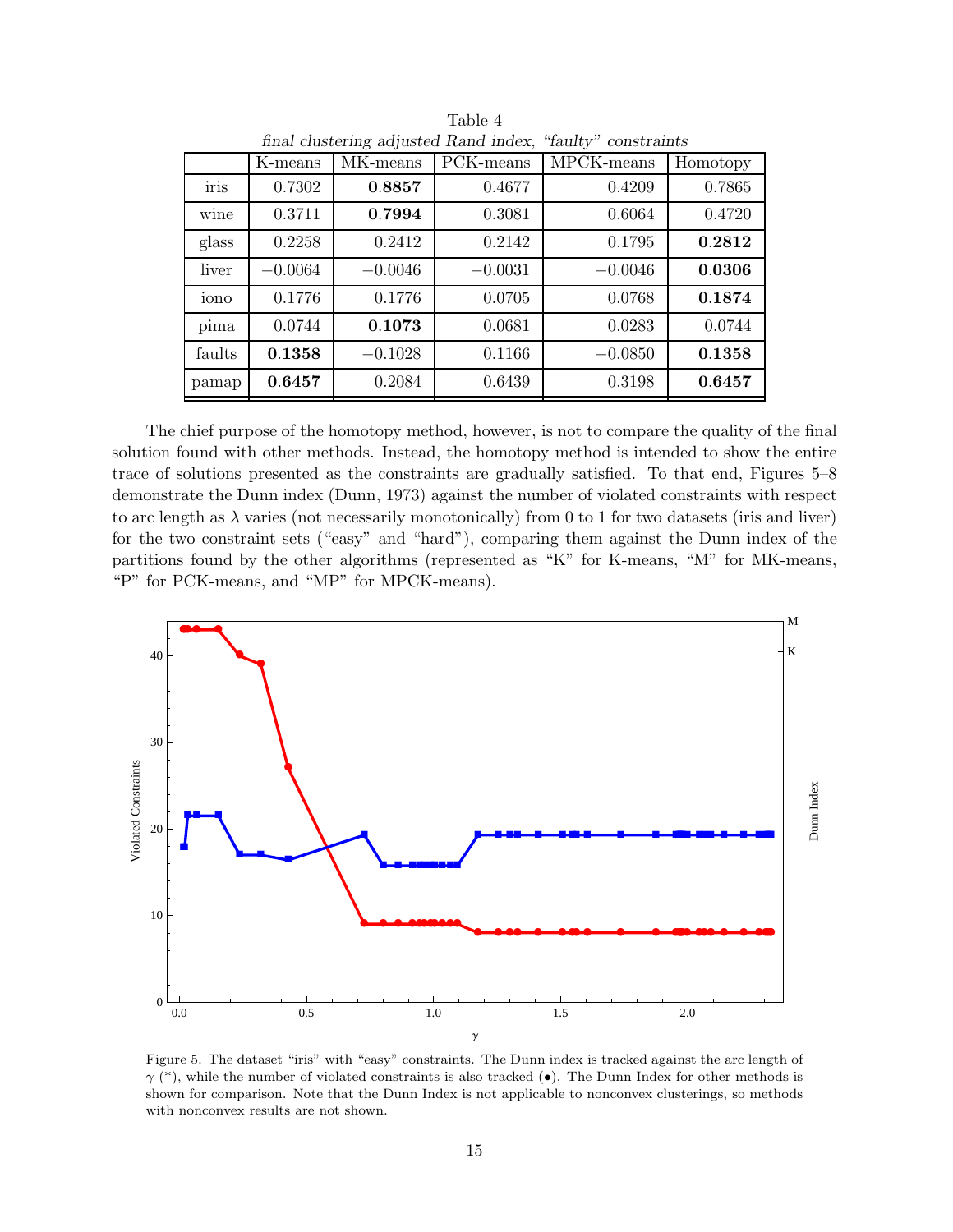

Figure 6. The dataset "iris" with "hard" constraints. The Dunn index is tracked against the arc length of  $\gamma$  (\*), while the number of violated constraints is also tracked ( $\bullet$ ). The Dunn Index for other methods is shown for comparison.

Finally, in order to understand the effects that different datasets have on the execution time of a purely serial version of the code, experiments were run on a randomly generated Gaussian dataset with randomly generated constraints. The results, shown in Figures 9–12, reflect the bottleneck that the linear algebra of the homotopy method imposes on the process. Parallelizing this linear algebra with the ATLAS BLAS routines resulted in significant speedup. As expected, the growth of the execution time of the serial version of the code is linear with respect to the number of constraints and polynomial  $(d^2k^2)$  with the number of dimensions d and clusters k. Given that the number of clusters tends to remain fairly small even in large datasets, this makes for a fairly competitive constrained clustering algorithm, especially as the number of points in the dataset grows.

#### 5. Discussion.

It is worth noting immediately that three things set the homotopy algorithm apart from the K-means algorithms presented here. First, for the K-means algorithms, the ordering of the constraints plays a nonnegligible role in the quality of the final result, meaning that finding the best result theoretically involves trying every permutation of a given constraint set (which is not computationally feasible). In fairness, there is also no guarantee that the homotopy algorithm will find the global optimum solution. For the homotopy algorithm, the ordering of the constraints is unimportant. Second, not only are problems involving concentrations of MNL constraints involving the same datapoint not qualitatively more "difficult" for the homotopy algorithm, but, since distances only need to be calculated once per iteration, problems involving concentrations of datapoints are computationally less intensive than problems where the constraints are more diverse, at least until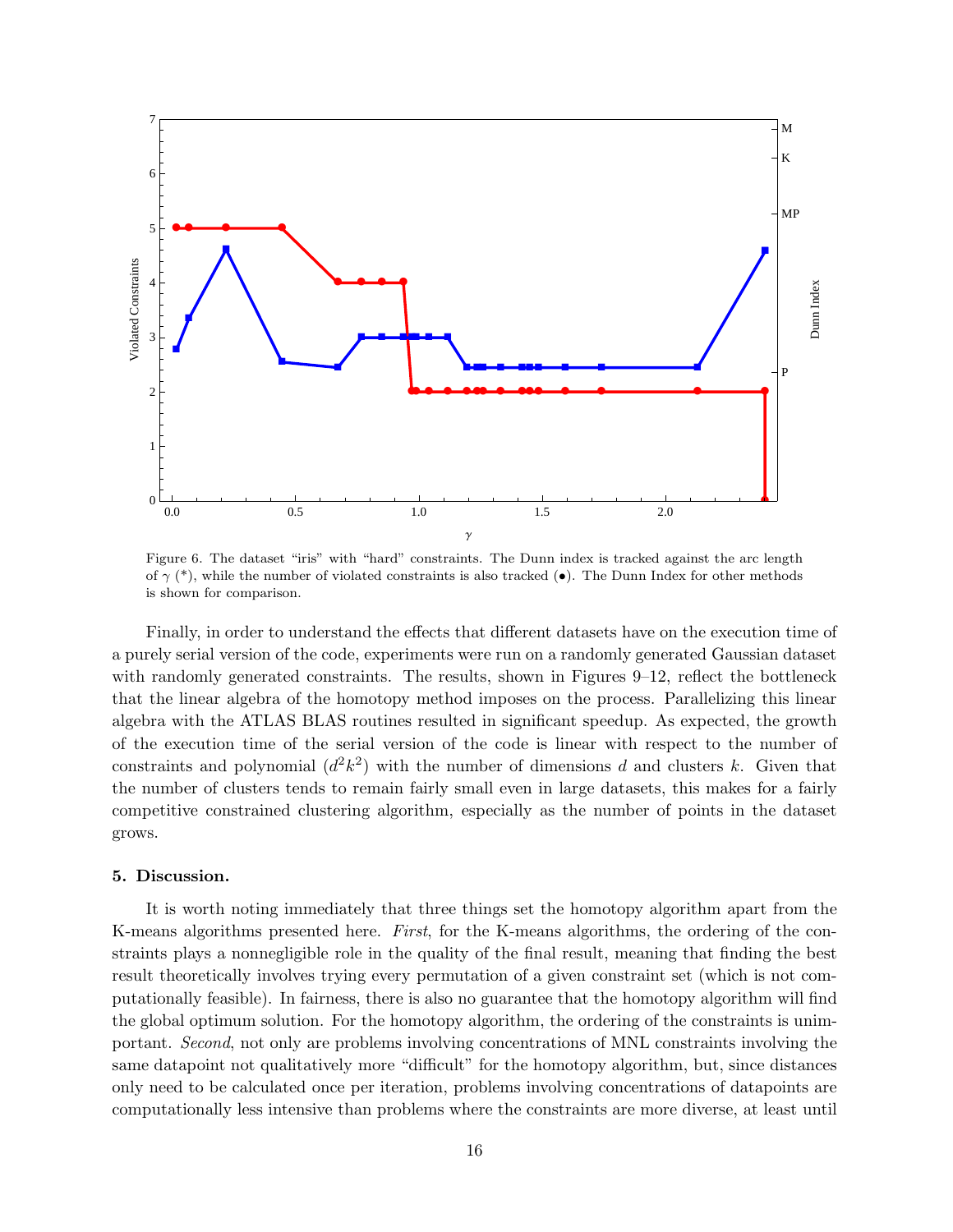

Figure 7. The dataset "liver" with "easy" constraints. The Dunn index is tracked against the arc length of  $\gamma$  (\*), while the number of violated constraints is also tracked ( $\bullet$ ). The Dunn Index for the other methods are shown for comparison. Note that the Dunn Index is not applicable to nonconvex clusterings, so methods with nonconvex results are not shown.

each datapoint is involved in at least one constraint. Finally, the homotopy algorithm based on the homotopy map  $\tilde{\rho}_a$ , like the K-means algorithm, is limited to convex clusterings, which for some datasets can be potentially debilitating. In contrast, the adapted K-means algorithms presented here distinguish between cluster assignment and cluster centroids, which allows for nonconvex clusterings. There is no inherent reason why a homotopy map could not be developed for nonconvex clusterings, and doing so is a topic for further research.

For the "easy" constraint set (Table 2), the homotopy algorithm performed among the best for the datasets "glass", "liver", "iono", and "pima", reasonably well for both the datasets "iris" and "faults", and poorly for the dataset "wine", in terms of the adjusted Rand index. It tied with the K-means as the best algorithm for "pamap", in this case because it didn't vary appreciably from the original configuration. The "hard" constraints (Table 3) showed an improvement for the dataset "iris" and a degradation for the dataset "faults", along with a minor degradation for the dataset "pamap".

A few of the strengths and weaknesses of the homotopy method are visible from these results. First, number of constraints satisfied is not in itself a sufficient measure of comparison between algorithms. In several datasets, including the "hard" "glass", "faults", "pamap", and "pima" results (Table 3), the classifications closest to the true classifications were not those with the greatest number of satisfied constraints. In particular, the dataset "faults", with its large number of instances, is clearly less suited to a constraint set of 100 random elements than the other small datasets portrayed here. That said, it's interesting that as the size of the dataset grows, convex clustering methods regularly provide better results than nonconvex clustering methods given a constant number of constraints. This is probably due to the interaction of the clustering assumption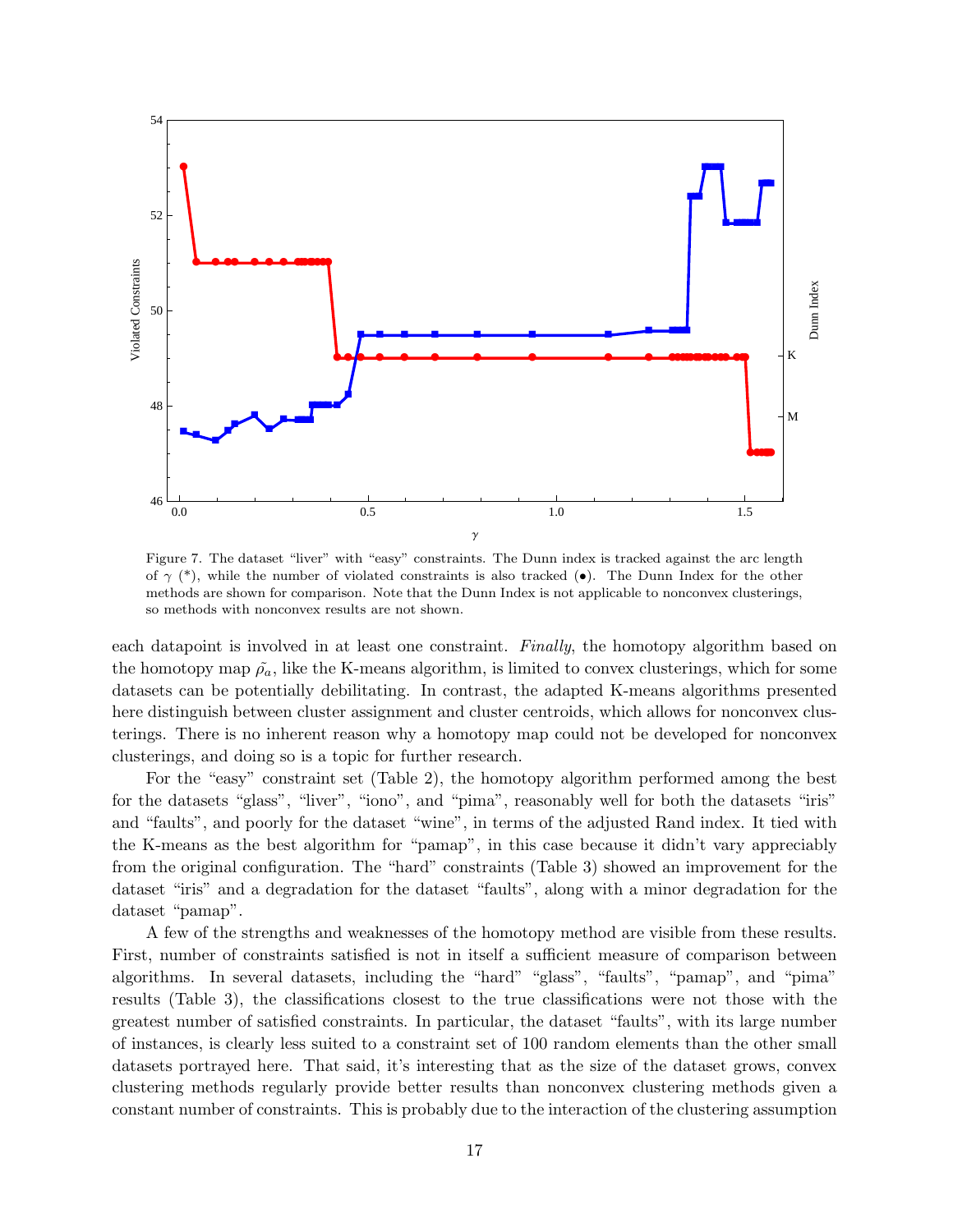

Figure 8. The dataset "liver" with "hard" constraints. The Dunn index is tracked against the arc length of  $\gamma$  (\*), while the number of violated constraints is also tracked ( $\bullet$ ). The Dunn Index for the other methods are shown for comparison. Note that the Dunn Index is not applicable to nonconvex clusterings, so methods with nonconvex results are not shown.



Figure 9. Runtime of the algorithm as a function of the number of data points.



Figure 11. Runtime of the algorithm as a function of the number of constraints.



Figure 10. Runtime of the algorithm as a function of the number of dimensions.



Figure 12. Runtime of the algorithm as a function of the number of clusters.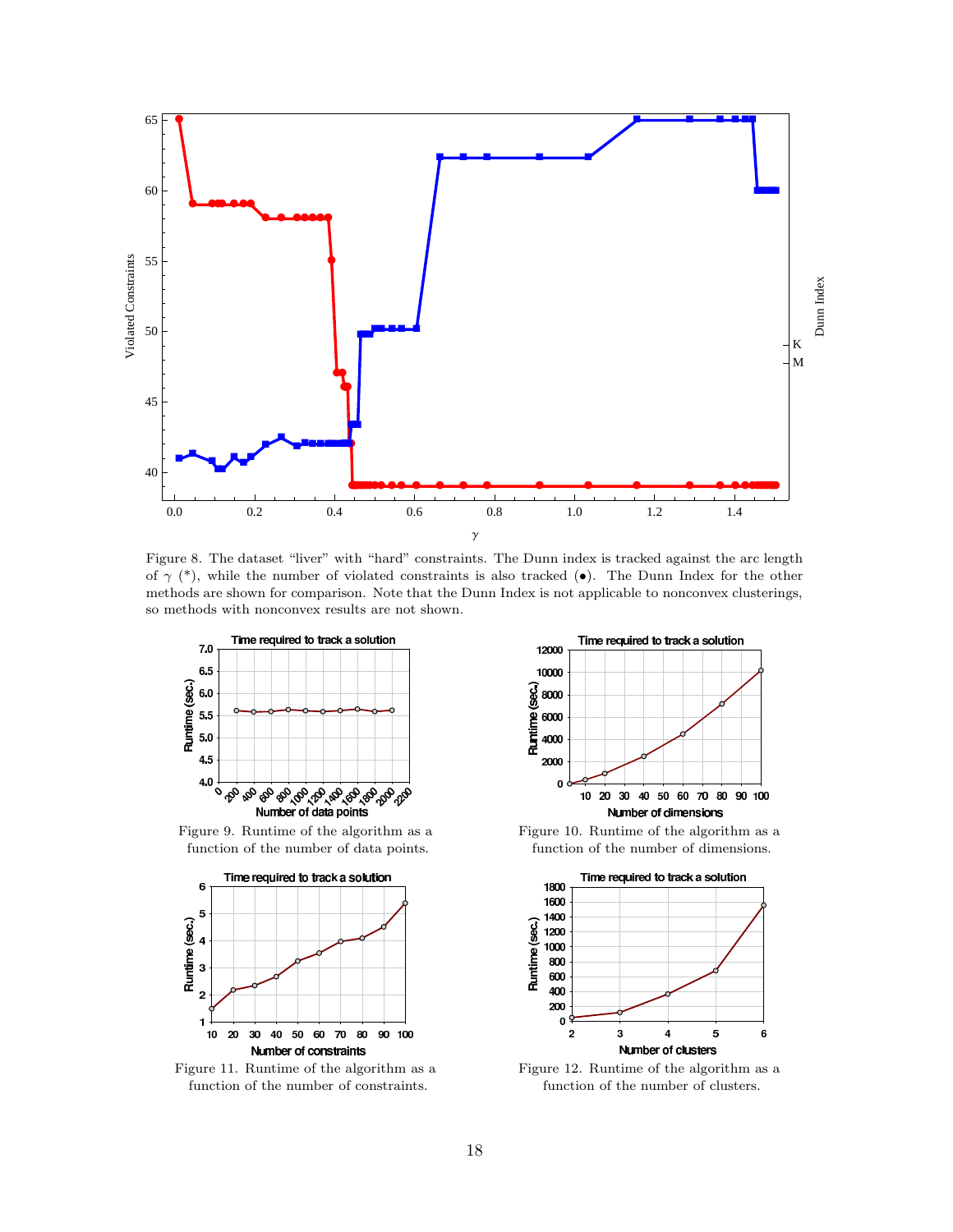with the satisfaction of constraints, which increases the potential power of a given constraint by including nearby points in the changes of partition that result from it. This clearly demonstrates a strength of the homotopy method over the nonconvex alternatives presented here, and the numbers show the strength of the method against even the other convex clustering methods.

One of the major weaknesses, in terms of using the final result of the method as a partition without further analysis, similarly shows up in the "hard" "pima" results. Even though all constraints were satisfied, the final solution was not the best available along the trace, and the best solution failed to satisfy a fairly large number of constraints. "Pima" is a relatively large dataset, again showing the problem with applying small constraint sets to large datasets. The best the homotopy method (or any of the clustering methods presented) can do is a local optimum, and that's clearly not always going to be the global optimum.

All of the above is an aside to the true goal of the homotopy map. The adjusted Rand index is a good tool for a posteriori judgment of clusters, but in practice the classification is not already in hand. All that is known is intercluster and intracluster distances, with limited auxiliary information. For this, the Dunn index is a reasonable tool for measuring the validity of multiple clusterings of the same dataset. Figures 5–8 thus show the utility of the homotopy map  $\tilde{\rho}_a$  without reference to the "correct" clustering, simply the constraints that a researcher may reasonably discover on their own, compared to the Dunn index yielded by the other methods. Note that in all cases, the Dunn index improves over that of the original K-means clustering as constraints are satisfied. Not only does satisfying the given set of constraints thus improve the quality of the discovered partitions, but the improvement to the Dunn index (or other cluster metric) can be viewed as a standard to judge imposed constraints. Here, the constraints are all known to be valid, but this is not necessarily the case in real world applications. Even when continuing to satisfy constraints ultimately reduces the viability of the partition, the result can still be judged based on the dual criteria: satisfaction of the clustering assumption and satisfaction of constraints.

Note the behavior of the Dunn index in Figure 4, and to a lesser extent all of the figures presented. As the number of constraints satisfied improves, the Dunn index initially increases and then sharply decreases. A region of a slightly larger Dunn index is then passed through before the end, where the satisfaction of all constraints results in a rapid increase in clustering quality. Assuming a proper classification has good clustering, this indicates that the given constraints are highly trustworthy, without recourse to the actual classification of the dataset: the constraints prevent convergence to a local minimum (twice) in favor of the minimum favored by the given constraint set, which clearly demonstrates stronger cluster properties. The Dunn index is not the only way to measure the internal strength of a given partition, of course, but it suffices for the purpose here.

The new homotopy theory for constrained clustering problems uses state-of-the-art numerical analysis to characterize solutions of multicriteria problems in constrained clustering. Just as in other applications of homotopy methods to science and engineering, the application of homotopy methods to machine learning problems can usher in greater understanding of solution sets. Besides the strong mathematical foundations and rigorous formalisms brought to classical machine learning problems, this work has the potential to greatly reduce the ad hoc nature of methodological experimentation that is prevalent in practice. The approach given here not only helps extract better patterns from data, but also it helps formally understand the internal workings of machine learning techniques. Future work involves designing homotopy maps for other machine learning problems such as the information bottleneck, time series segmentation, and transfer learning.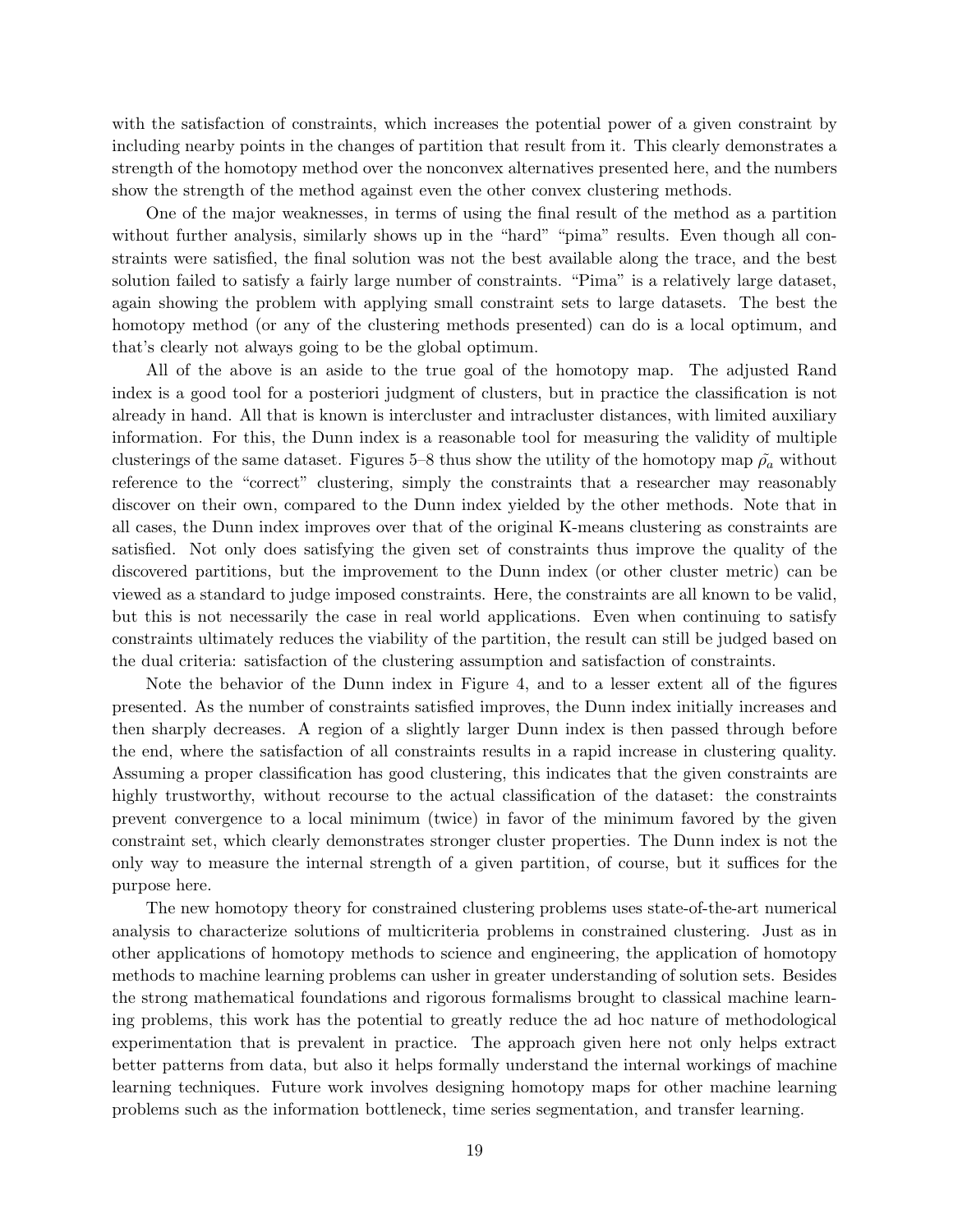#### References.

- M. S. Baghshah and S. B. Shouraki. Learning low-rank kernel matrices for constrained clustering. *Neurocomput.*, vol. 74, no. 12–13, 2201–2211, 2011
- K. Bache and M. Lichman. UCI Machine Learning Repository [http://archive.ics.uci.edu/ml]. Irvine, CA: University of California, School of Information and Computer Science. 2013.
- M. F. Balcan and A. Blum. A discriminative model for semi-supervised learning. *J. ACM.*, vol. 57, no.3, 19:1–19:46, 2010
- S. Basu, I. Davidson, and K. Wagstaff. *Constrained Clustering: Advances in Algorithms, Theory, and Applications*, Chapman and Hall, 2008
- M. Bilenko, S. Basu, and R. J. Mooney. "Integrating constraints and metric learning in semi-supervised clustering." In *ICML '04*, 11–18, 2004
- O. Chapelle, B. Scholkopf, and A. Zien. *Semi-Supervised Learning*, 1st ed., Cambridge, MA, MIT Press. 2008
- S. N. Chow, J. Mallet-Paret, and J. A. Yorke. Finding zeros of maps: homotopy methods that are constructive with probability-one. *Math. Comput.*, vol. 32, 887–899, 1978
- A. Corduneanu and T. Jaakkola. "Continuation methods for mixing heterogeneous sources." In *UAI '02*, 111–118, 2002
- B. R. Dai, C. R. Lin, and M. S. Chen. Constrained data clustering by depth control and progressive constraint relaxation. *The VLDB Journal*, vol. 16, 201–217, 2007
- I. Davidson. "Two approaches to understanding when constraints help clustering." In *KDD '12*, 1312–1320, 2012
- I. Davidson and S. S. Ravi. "Clustering with constraints: feasibility issues and the K-means algorithm." In *SDM '05*, 201–211, 2005
- I. Davidson and S. S. Ravi. "Identifying and generating easy sets of constraints for clustering." In *AAAI '06*, 336–341, 2006
- I. Davidson and S. S. Ravi. The complexity of non-hierarchical clustering with instance and cluster level constraints. *Data Min. Knowl. Discov.*, vol. 14, 25–61, 2007
- A. Demiriz, K. Bennett, and P. Bradley. K. Wagstaff, I. Davidson, and S. Basu, editors. "Chapter 9: Using assignment constraints to avoid empty clusters in K-means clustering." In *Constrained Clustering: Advances in Algorithms, Theory, and Applications*, 1st ed. Chapman & Hall/CRC, 2008
- J. C. Dunn. A fuzzy relative of the ISODATA process and its use in detecting compact well-separated clusters. *Journal of Cybernetics*, vol. 3, no. 3, 32–57, 1973
- A. Frank and A. Asuncion. "UCI Machine Learning Repository." Available online at http://archive.ics.uci.edu/ml. 2010
- D. Gondek and T. Hofmann. Non-redundant data clustering. *Knowl. Inf. Syst.*, vol. 12, no. 1, 1–24, 2007
- P. He, X. Xu, and L. Chen. "Constrained clustering with local constraint propagation." In *ECCV '12*, 223–232, 2012
- M. S. Hossain, N. Ramakrishnan, I. Davidson, and L. T. Watson. How to alternatize a clustering algorithm. *Data Mining and Knowledge Discovery*, 1–32, 2012
- M. S. Hossain, S. Tadepalli, L. T. Watson, I. Davidson, R. Helm and N. Ramakrishnan. "Unifying dependent clustering and disparate clustering for non-homogeneous data." In *KDD '10*, 593–602, 2010
- S. Ji, L. T. Watson, and L. Carin. Semisupervised learning of hidden Markov models via a homotopy method. *IEEE Trans. Pattern Anal. Machine Intell.*, vol. 31, 275–287, 2009
- P. Luo, F. Zhang, H. Xiong, Y. Xiong, and Q. He. "Transfer learning from multiple source domains via consensus regularization." In *CIKM '08*, 103–112, 2008
- O. Mangasarian. Equivalence of the complementarity problem to a system of nonlinear equations. *SIAM Journal on Applied Mathematics*, vol. 31, no. 1, 89–92, 1976
- O. Mangasarian. *Nonlinear Programming*, McGraw-Hill, 1969
- M. Meila. "Comparing clusterings: an axiomatic view." In *ICML '05*, 577–584, 2007
- W. M. Rand. Objective criteria for the evaluation of clustering methods. *Journal of the American Statistical Association*, vol. 66, no 336: 846–850, 1971
- Y. Sato and M. Iwayama. "Interactive constrained clustering for patent document set." In *PaIR '09*, 17–20, 2009
- J. Sese, Y. Kurokawa, M. Monden, K. Kato, and S. Moroshita. Constrained clusters of gene expression profiles with pathological features. *Bioinformatics*, vol. 20, no. 17, 3137–3145, 2004
- K. Sinha and M. Belkin. "The value of labeled and unlabeled examples when the model is imperfect." In *Advances in Neural Information Processing Systems 20*, 2008
- M. E. Taylor, G. Kuhlmann, and P. Stone. "Autonomous transfer for reinforcement learning." In *AAMAS '08*, vol.1, 283–290, 2008
- X. Wang and I. Davidson. "Flexible constrained spectral clustering." In *KDD '10*, 563–572, 2010
- L. T. Watson. A globally convergent algorithm for computing fixed points of C<sup>2</sup> maps. *Appl. Math. Comput.*, vol. 5, 297–311, 1979